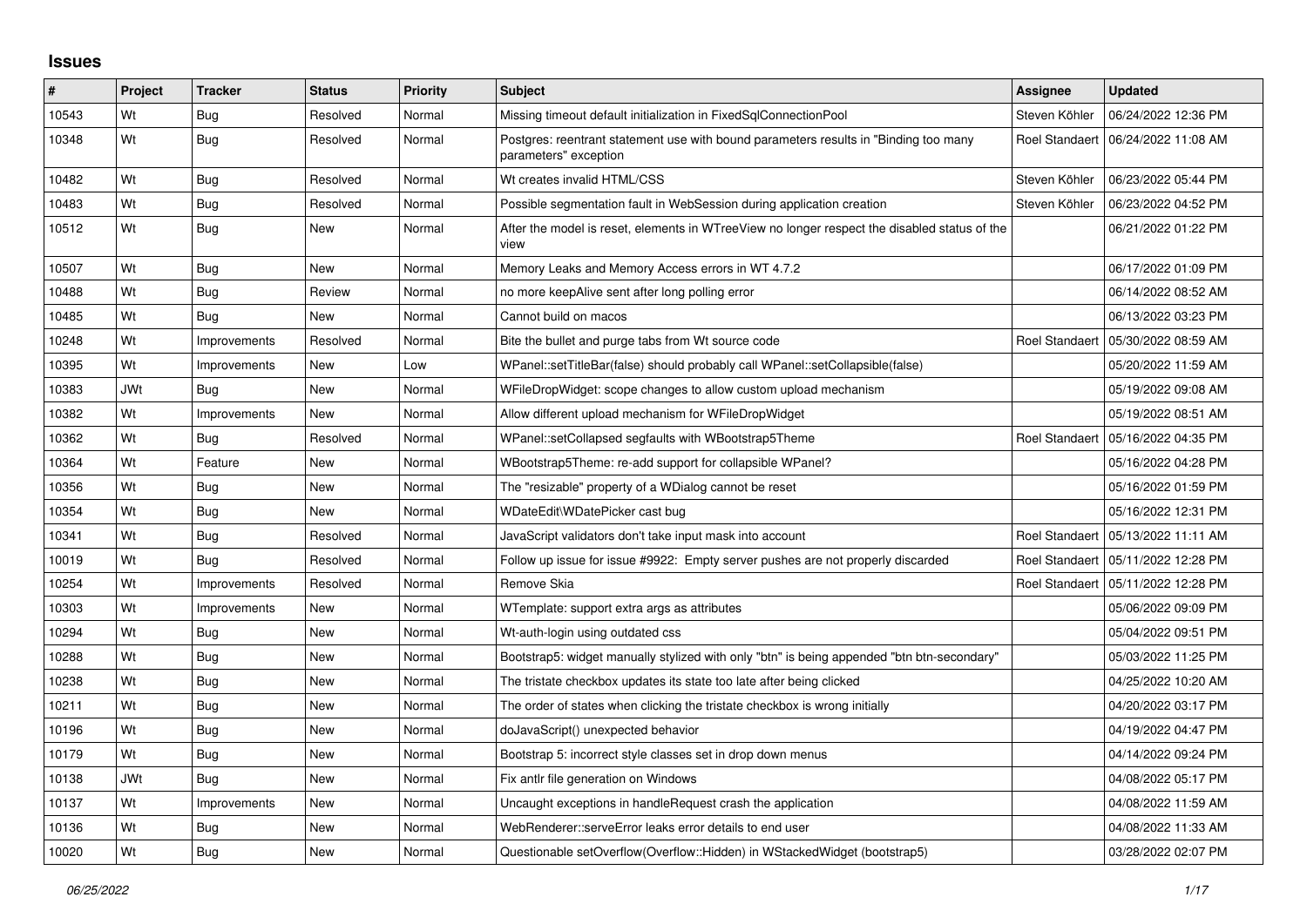| $\vert$ # | Project    | <b>Tracker</b> | <b>Status</b>     | Priority | <b>Subject</b>                                                                         | Assignee         | <b>Updated</b>                       |
|-----------|------------|----------------|-------------------|----------|----------------------------------------------------------------------------------------|------------------|--------------------------------------|
| 7417      | Wt         | Feature        | Review            | Normal   | HiDPI canvas for WPaintedWidget                                                        |                  | 03/25/2022 03:29 PM                  |
| 9938      | Wt         | Bug            | Review            | Normal   | Close button not displayed correctly in dialog in Bootstrap 5                          |                  | 03/24/2022 08:58 AM                  |
| 9923      | Wt         | Bug            | Review            | Normal   | WFileDropWidget dropcover style added while not accepting drops                        |                  | 03/22/2022 02:56 PM                  |
| 9939      | Wt         | Feature        | New               | Normal   | Consider exposing configuration as an API                                              |                  | 03/16/2022 07:53 AM                  |
| 9116      | <b>JWt</b> | Feature        | <b>New</b>        | Normal   | Support long file sizes in WResource                                                   | Korneel<br>Dumon | 03/11/2022 11:07 AM                  |
| 9017      | <b>JWt</b> | Feature        | <b>New</b>        | Normal   | Add SAML support to JWt Auth                                                           |                  | 03/11/2022 11:07 AM                  |
| 8893      | <b>JWt</b> | Feature        | <b>New</b>        | Normal   | Port Dbo forms to JWt                                                                  | Loeka Rogge      | 03/11/2022 11:07 AM                  |
| 9106      | Wt         | Bug            | <b>InProgress</b> | Normal   | Wt with websockets can leak WebRequests and file descriptors at session exit           | Korneel<br>Dumon | 03/10/2022 04:34 PM                  |
| 9076      | Wt         | <b>Bug</b>     | Review            | Normal   | Opening popup (calendar) of Wt::WDateEdit fails in Widgetset mode on first render.     |                  | 03/10/2022 04:32 PM                  |
| 7228      | Wt         | Feature        | Review            | Normal   | Mobile Usability for TimeEdit & DateEdit                                               |                  | 03/10/2022 04:18 PM                  |
| 9328      | Wt         | Bug            | Review            | Normal   | Strange XHTML ToolTip positioning                                                      |                  | 03/10/2022 03:35 PM                  |
| 7814      | Wt         | Feature        | Review            | Normal   | Consider supporting SameSite attribute on cookies                                      |                  | 03/10/2022 03:32 PM                  |
| 8759      | Wt         | Feature        | InProgress        | Normal   | Add a WDateTimeEdit                                                                    |                  | 03/10/2022 03:30 PM                  |
| 7279      | Wt         | Feature        | <b>New</b>        | Normal   | WLineEdit add support for HTML5 email type                                             |                  | 03/10/2022 03:30 PM                  |
| 7645      | Wt         | <b>Bug</b>     | New               | Normal   | Inconsistencies with anchor text selection and inclusion in tab chain                  |                  | 03/10/2022 03:28 PM                  |
| 8602      | Wt         | Bug            | <b>New</b>        | Normal   | No changed() signal when toggling a check box programmatically                         |                  | 03/10/2022 03:27 PM                  |
| 8660      | Wt         | Improvements   | New               | Normal   | Make redirect the default OAuth method?                                                |                  | 03/10/2022 03:26 PM                  |
| 8781      | Wt         | Improvements   | New               | Normal   | Document that the unload event is not guaranteed                                       |                  | 03/10/2022 03:25 PM                  |
| 9207      | Wt         | Improvements   | <b>New</b>        | Normal   | Follow up on Bootstrap 5 theme                                                         |                  | 03/10/2022 03:25 PM                  |
| 8801      | Wt         | Improvements   | <b>InProgress</b> | Normal   | Adopt a policy for the minimum version of main dependencies                            | Roel Standaert   | 03/10/2022 03:24 PM                  |
| 9595      | Wt         | <b>Bug</b>     | <b>InProgress</b> | Normal   | Consider improvements to Wt Dbo floating-point round-trip/precision (Postgres backend) |                  | Roel Standaert   03/10/2022 03:24 PM |
| 9596      | Wt         | Bug            | InProgress        | Normal   | Possible regression with Wt Dbo floating-point precision (Postgres backend)            | Roel Standaert   | 03/10/2022 03:23 PM                  |
| 9265      | Wt         | <b>Bug</b>     | <b>New</b>        | Normal   | WBorderLayout documentation error                                                      |                  | 03/10/2022 03:23 PM                  |
| 9350      | Wt         | Improvements   | New               | Normal   | Allow for customization of Bootstrap 5 theme                                           |                  | 03/10/2022 03:22 PM                  |
| 8760      | Wt         | <b>Bug</b>     | Review            | Normal   | Wt::Auth: resend activation mail                                                       |                  | 03/10/2022 03:20 PM                  |
| 9442      | Wt         | Feature        | Review            | Normal   | Wt::Dbo::Query suggestions                                                             |                  | 03/10/2022 02:57 PM                  |
| 9570      | Wt         | Improvements   | New               | Low      | Remove uses of WT_CXX14 and WT_CXX14ONLY                                               |                  | 03/10/2022 11:02 AM                  |
| 9861      | Wt         | Feature        | Review            | Normal   | Build wtwithqt with Qt 6                                                               |                  | 03/10/2022 11:01 AM                  |
| 9284      | Wt         | <b>Bug</b>     | New               | Normal   | WTableView does not layout correctly when inside a WTabWidget                          |                  | 03/09/2022 03:49 PM                  |
| 9811      | Wt         | Bug            | New               | Normal   | Run problem                                                                            |                  | 03/07/2022 10:23 PM                  |
| 9881      | Wt         | Support        | New               | Normal   | Using bootstrap 5                                                                      |                  | 03/07/2022 04:32 PM                  |
| 9864      | Wt         | <b>Bug</b>     | New               | Normal   | Wt::Signal doesn't properly bind to function object with 4 or more arguments           |                  | 03/04/2022 12:06 PM                  |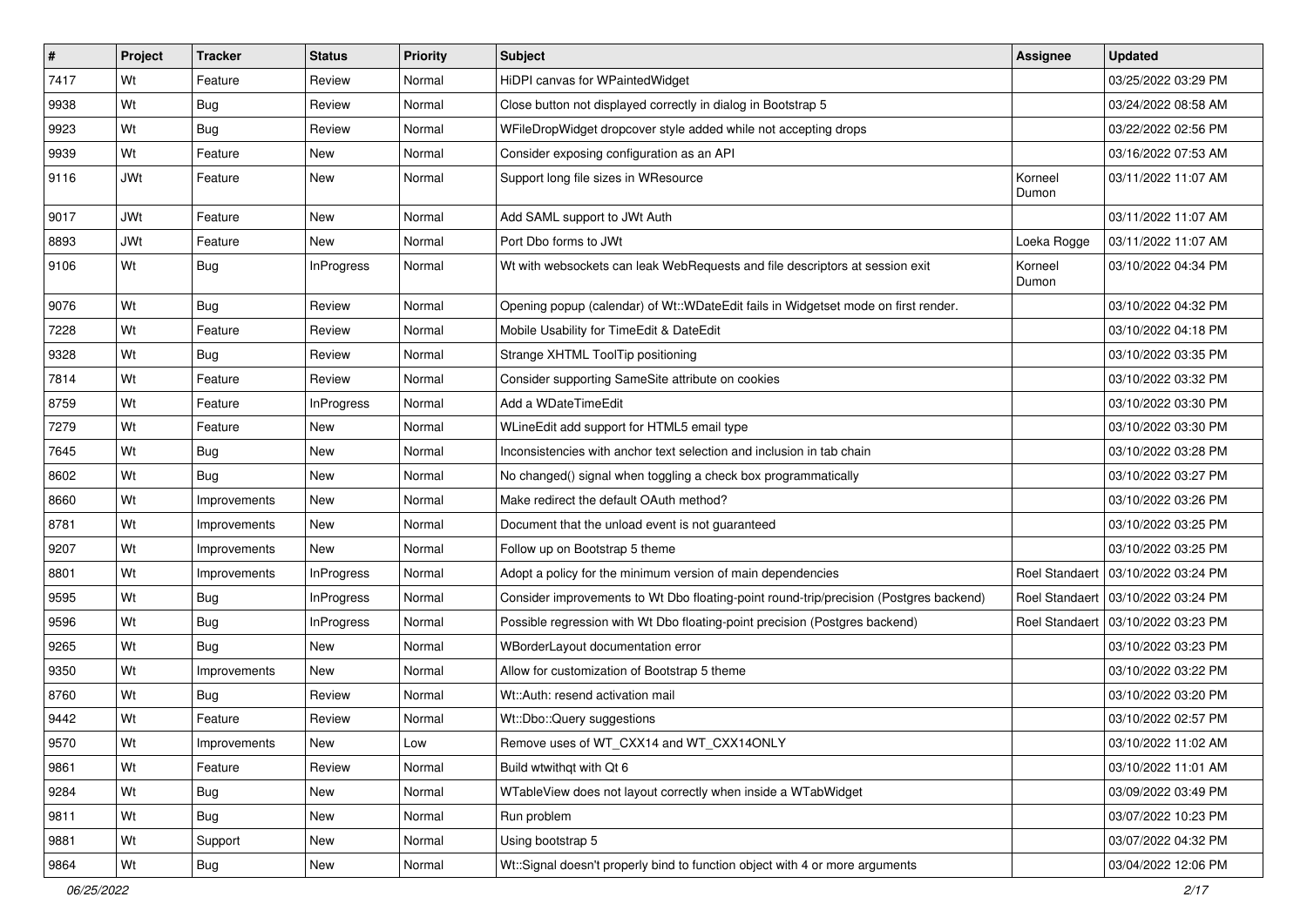| $\vert$ # | Project    | <b>Tracker</b> | <b>Status</b> | Priority  | <b>Subject</b>                                                                                    | Assignee         | <b>Updated</b>      |
|-----------|------------|----------------|---------------|-----------|---------------------------------------------------------------------------------------------------|------------------|---------------------|
| 9836      | Wt         | Support        | New           | Normal    | WLineEdit font_size                                                                               |                  | 03/01/2022 10:06 PM |
| 9745      | Wt         | Feature        | <b>New</b>    | Normal    | Dbo: LRU prepared statement cache                                                                 |                  | 02/14/2022 04:53 PM |
| 9678      | Wt         | Bug            | New           | Normal    | Crash in Wt::Dbo if we clear a collection and add an item.                                        |                  | 02/10/2022 10:40 AM |
| 9725      | Wt         | Feature        | New           | Normal    | Add manual multi-threading support                                                                |                  | 02/08/2022 11:08 PM |
| 9728      | Wt         | <b>Bug</b>     | <b>New</b>    | Normal    | WSuggestionPopup may be truncated by parent widget if the parent has vertical scrollbar           |                  | 02/08/2022 02:32 PM |
| 9700      | Wt         | Support        | New           | Normal    | Log Y-Axis on WCartesianChart not displaying expected tick labels                                 |                  | 02/04/2022 02:18 PM |
| 9719      | Wt         | Bug            | New           | Normal    | Wt AxisSliderWidget view port is no longer sync with the Chart                                    |                  | 02/04/2022 04:17 AM |
| 9689      | Wt         | Bug            | New           | High      | Auth::RegisterWidget not usable on Mobile                                                         |                  | 02/01/2022 10:14 AM |
| 9589      | Wt         | Bug            | <b>New</b>    | Normal    | Wt does not always show the indicator between the rows if dropping on an item is also<br>allowed. |                  | 01/25/2022 03:19 PM |
| 7974      | Wt         | Bug            | New           | Normal    | WPopupMenu gets cut off at layout-boundaries/scrollbars                                           |                  | 01/24/2022 03:37 PM |
| 9644      | Wt         | Bug            | New           | Normal    | Chart legend formatting                                                                           |                  | 01/24/2022 12:52 PM |
| 9622      | Wt         | <b>Bug</b>     | <b>New</b>    | Normal    | Wrong positioning of the WPopupMenu                                                               |                  | 01/17/2022 02:57 PM |
| 9615      | Wt         | Bug            | New           | Normal    | Missing handling of drop event in WAbstractProxyModel and WStandardItemModel                      |                  | 01/13/2022 01:48 PM |
| 9590      | Wt         | <b>Bug</b>     | New           | Low       | Panel header looses "panel-heading" class if titleBarWidget is created manually                   |                  | 01/07/2022 06:18 PM |
| 9556      | Wt         | <b>Bug</b>     | New           | Normal    | Cannot hide widgets with bootstrap5 d-* classes                                                   |                  | 01/01/2022 09:25 PM |
| 9522      | <b>JWt</b> | Bug            | New           | Normal    | Java Jwt documentation links are broken                                                           | Korneel<br>Dumon | 12/17/2021 05:37 PM |
| 9223      | Wt         | Bug            | New           | Immediate | dropDownButton of SplitButton is in new line if put in layout                                     |                  | 12/15/2021 10:02 PM |
| 9174      | Wt         | <b>Bug</b>     | New           | Immediate | setLayoutSizeAware blocks setOverflow(Auto)                                                       |                  | 12/15/2021 10:01 PM |
| 9506      | Wt         | <b>Bug</b>     | <b>New</b>    | Normal    | Cannot move callbacks                                                                             |                  | 12/15/2021 06:02 PM |
| 9493      | Wt         | Feature        | New           | Normal    | Make Wt bindable                                                                                  |                  | 12/14/2021 09:28 PM |
| 9421      | Wt         | Support        | New           | Normal    | WGoogleMap addlconMarker                                                                          |                  | 12/08/2021 03:35 PM |
| 9467      | Wt         | Support        | New           | Normal    | Loading background                                                                                |                  | 12/08/2021 03:29 PM |
| 9422      | Wt         | Bug            | New           | Normal    | Probable bug in Chart Axis                                                                        |                  | 12/01/2021 02:47 AM |
| 9295      | Wt         | Bug            | <b>New</b>    | Normal    | Wt::WMenuItem SetIcon not working                                                                 |                  | 11/30/2021 11:27 AM |
| 9348      | Wt         | Feature        | New           | Low       | Using Wt for Progressive Web App (PWA) with offline capabilities                                  |                  | 11/17/2021 07:07 PM |
| 9343      | Wt         | Improvements   | New           | Normal    | (How to) Add switch widget to Wt                                                                  |                  | 11/16/2021 02:57 PM |
| 6763      | Wt         | <b>Bug</b>     | New           | Immediate | Seticon for Wt::WMenuItem is not working                                                          |                  | 11/07/2021 08:10 AM |
| 9289      | Wt         | <b>Bug</b>     | New           | High      | <b>Partitioned Tables</b>                                                                         |                  | 11/04/2021 11:45 PM |
| 9252      | Wt         | <b>Bug</b>     | New           | Normal    | Deprecated message in FontSupportPang.C build                                                     | Koen Deforche    | 10/24/2021 05:57 PM |
| 9241      | Wt         | Improvements   | New           | Normal    | Support multiple Reply-To addresses inside Wt::Mail::Message                                      |                  | 10/20/2021 04:38 PM |
| 8156      | Wt         | Bug            | New           | Normal    | X-Frame-Option=SAMEORIGIN doesn't let my application be visualized inside iframe                  |                  | 10/20/2021 11:36 AM |
| 9115      | Wt         | Improvements   | New           | Normal    | Set the version in WBootstrapTheme C'tor                                                          |                  | 10/11/2021 06:09 PM |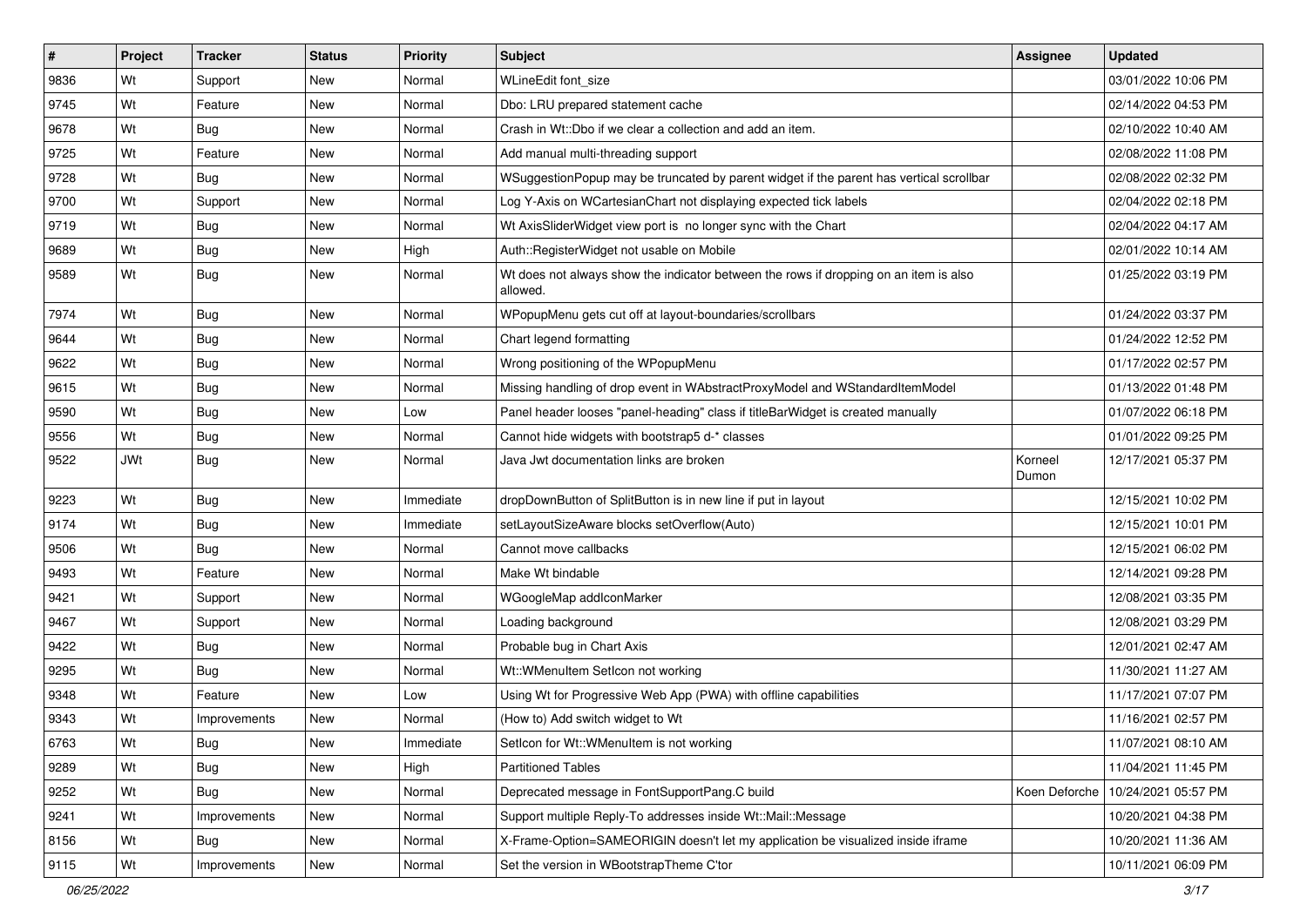| $\vert$ # | Project    | <b>Tracker</b> | <b>Status</b> | <b>Priority</b> | Subject                                                                                           | <b>Assignee</b>      | <b>Updated</b>                       |
|-----------|------------|----------------|---------------|-----------------|---------------------------------------------------------------------------------------------------|----------------------|--------------------------------------|
| 9107      | Wt         | Improvements   | New           | Normal          | New overloaded C'tor for Wt::Auth::PasswordVerifier                                               |                      | 09/27/2021 06:23 PM                  |
| 9088      | Wt         | <b>Bug</b>     | <b>New</b>    | Normal          | Http::Message copy assignment missing                                                             |                      | 09/22/2021 11:10 AM                  |
| 9078      | Wt         | <b>Bug</b>     | New           | Normal          | MySql backend c'tor dbhost parameter is passed by value instead of reference.                     |                      | 09/20/2021 06:36 PM                  |
| 9039      | Wt         | Bug            | New           | Normal          | Wt::WDateTime::toLocalDateTime not working                                                        |                      | 09/17/2021 12:13 PM                  |
| 9067      | Wt         | Support        | <b>New</b>    | Immediate       | SetCookie age                                                                                     |                      | Koen Deforche   09/15/2021 02:19 PM  |
| 7943      | Wt         | Feature        | New           | Normal          | std::string_view support                                                                          |                      | 09/14/2021 12:43 PM                  |
| 9063      | Wt         | Feature        | New           | Normal          | ClickHouse DBO Backend                                                                            |                      | 09/14/2021 12:29 PM                  |
| 7986      | Wt         | Feature        | New           | Normal          | Consider optimizing updates by only changing changed form values?                                 | ruben kindt          | 09/14/2021 09:45 AM                  |
| 9055      | Wt         | <b>Bug</b>     | New           | Normal          | DB2 support                                                                                       |                      | 09/09/2021 04:43 PM                  |
| 9046      | Wt         | Improvements   | New           | Normal          | WServer::post() and strand                                                                        |                      | 09/08/2021 01:52 AM                  |
| 8508      | Wt         | Feature        | New           | Normal          | Use C++20's time zone support in std::chrono by default if supported.                             | ruben kindt          | 09/03/2021 03:51 PM                  |
| 8707      | Wt         | Support        | New           | Normal          | How to upload a file with javascript?                                                             |                      | 08/21/2021 11:14 PM                  |
| 7528      | Wt         | Feature        | New           | Low             | <b>Official Forward Declaration Support</b>                                                       |                      | 07/21/2021 04:24 AM                  |
| 8821      | Wt         | Bug            | New           | Low             | Collapsed Disabled WPanel is not recognisable to be disabled                                      |                      | 07/17/2021 02:11 AM                  |
| 8804      | <b>JWt</b> | Bug            | New           | Low             | WMenu signal not exposed after unbinding and rebinding the Widget                                 |                      | Roel Standaert 07/14/2021 10:44 AM   |
| 8730      | Wt         | Bug            | New           | Normal          | Unexpected "order by (SELECT NULL)" when setting a limit                                          |                      | 07/08/2021 01:18 PM                  |
| 8732      | Wt         | Support        | New           | Normal          | Continuous Plotting of Live data on WCartesianChart                                               | Korneel<br>Dumon     | 07/06/2021 05:38 PM                  |
| 8718      | Wt         | Support        | New           | Normal          | About Wt.WT.updateDelay                                                                           |                      | 07/06/2021 05:18 PM                  |
| 8757      | Wt         | Improvements   | New           | Normal          | Setting position of WDialog                                                                       |                      | 07/01/2021 10:02 AM                  |
| 7687      | Wt         | <b>Bug</b>     | Feedback      | Normal          | OIDC example not redirecting to authorization endpoint with Javascript enabled                    |                      | Roel Standaert   06/22/2021 10:21 AM |
| 8714      | Wt         | Bug            | New           | Normal          | Security bug: WAnchor should set rel="noopener" when opening a link that opens in a new<br>window |                      | 06/20/2021 07:36 PM                  |
| 8711      | Wt         | Support        | New           | Normal          | Loading Y-axis values on moving Live 2D graph using WCartesianChart                               |                      | 06/18/2021 05:15 PM                  |
| 8366      | Wt         | Bug            | Feedback      | Normal          | Auth widget needs reload                                                                          |                      | 06/10/2021 08:43 AM                  |
| 8630      | Wt         | Feature        | <b>New</b>    | Normal          | Update DB                                                                                         |                      | 06/03/2021 11:09 AM                  |
| 8629      | Wt         | Improvements   | New           | Normal          | Change JavaScript minifier                                                                        |                      | 06/03/2021 10:25 AM                  |
| 7598      | Wt         | Feature        | New           | Normal          | Consider providing independent weakSessionIds to identify private WResource URLs                  |                      | 06/02/2021 09:45 PM                  |
| 8620      | Wt         | Feature        | New           | Normal          | Consider improvements to the API to prevent bugs like issue #7669                                 |                      | 06/02/2021 09:43 PM                  |
| 8608      | Wt         | Support        | New           | Normal          | Wt::Dbo: how to avoid creation of prepared statements?                                            |                      | 06/01/2021 12:42 PM                  |
| 8603      | Wt         | Support        | New           | Normal          | WTreeTable as widget does not render correctly                                                    | Dimitrios<br>Sideris | 05/29/2021 03:26 PM                  |
| 8576      | Wt         | Support        | New           | Urgent          | wt application using wthttpd that is currently suffering a DDOS attack                            |                      | 05/25/2021 10:57 AM                  |
| 8458      | Wt         | Feature        | New           | Normal          | WKeyEvent don't give access to JavaScriptEvent jsEvent_on wt4                                     |                      | 05/21/2021 11:24 AM                  |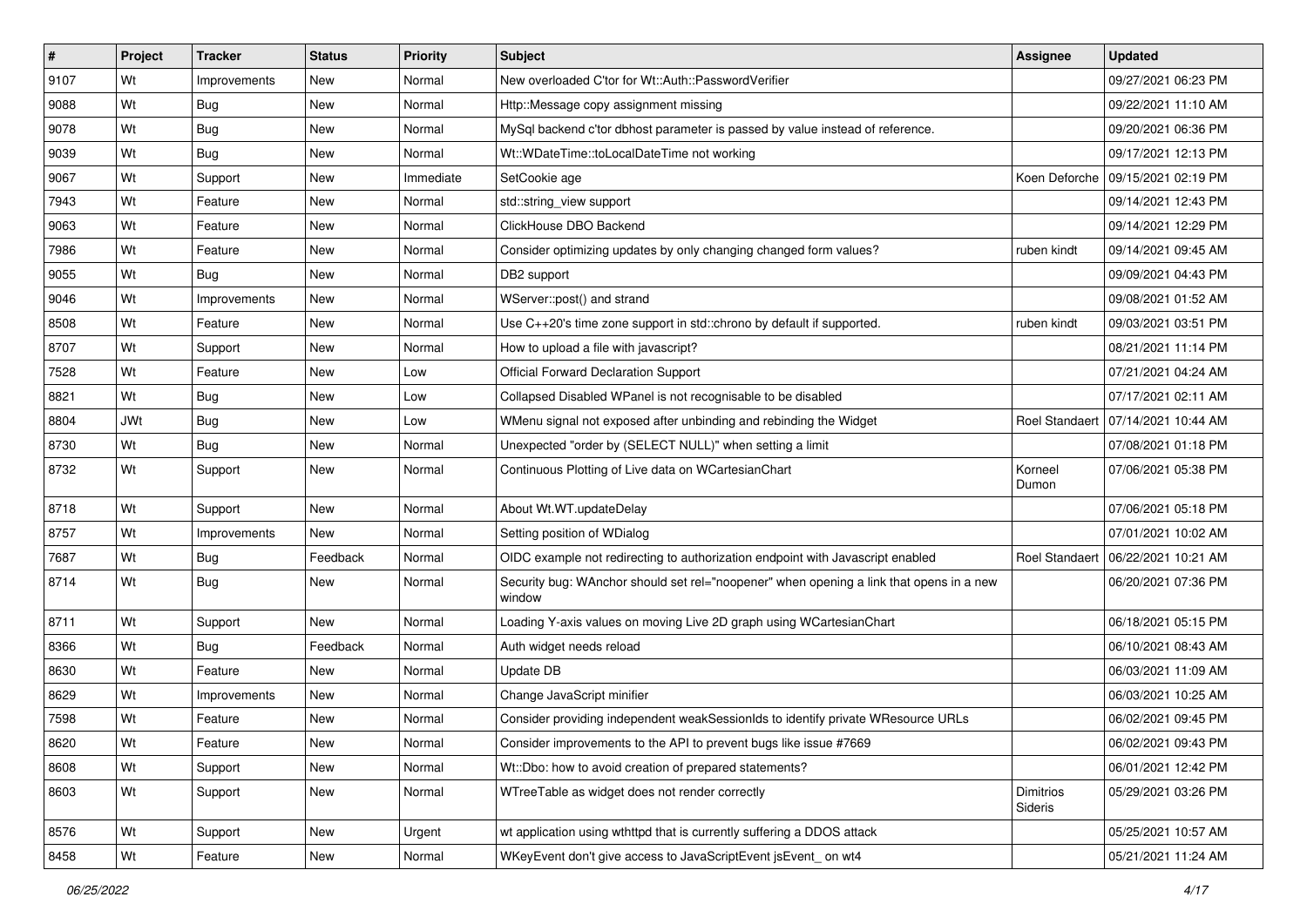| #    | <b>Project</b> | <b>Tracker</b> | <b>Status</b>     | Priority  | <b>Subject</b>                                                                                        | Assignee         | <b>Updated</b>      |
|------|----------------|----------------|-------------------|-----------|-------------------------------------------------------------------------------------------------------|------------------|---------------------|
| 8544 | Wt             | <b>Bug</b>     | <b>New</b>        | Normal    | WFileUpload : uploaded signal never called                                                            |                  | 05/21/2021 10:43 AM |
| 8526 | Wt             | Support        | <b>New</b>        | Normal    | Widget example code for Constellation plot                                                            |                  | 05/19/2021 10:20 AM |
| 8434 | Wt             | Support        | New               | Normal    | The best IDE and compiler C++ for Wt development on Ubuntu                                            |                  | 05/03/2021 11:37 AM |
| 8416 | Wt             | <b>Bug</b>     | <b>New</b>        | Normal    | Wt crashes in ~Configuration                                                                          |                  | 04/28/2021 03:25 PM |
| 8378 | Wt             | <b>Bug</b>     | <b>InProgress</b> | Normal    | WStandardItemModel::sort doesn't work when the items are created lazily.                              |                  | 04/27/2021 09:00 PM |
| 8374 | <b>JWt</b>     | Bug            | New               | Normal    | PDFJet unicode                                                                                        |                  | 04/19/2021 12:22 PM |
| 8344 | Wt             | <b>Bug</b>     | New               | Low       | Missing reference in WComboBox::setModel() argument                                                   |                  | 04/14/2021 02:10 PM |
| 7740 | Wt             | Support        | New               | Normal    | setValueStyleClass has no visual effect                                                               | Korneel<br>Dumon | 04/13/2021 12:16 PM |
| 8332 | Wt             | Bug            | <b>New</b>        | Normal    | Cannot compile wt 4.5.0 on raspbian                                                                   |                  | 04/12/2021 08:07 PM |
| 8321 | Wt             | Feature        | New               | Normal    | Consider WResource::setChanged enhancement to invalidate stale WResource links                        |                  | 04/08/2021 05:37 PM |
| 8278 | Wt             | Support        | <b>New</b>        | Normal    | Invisible widget                                                                                      |                  | 03/31/2021 12:50 PM |
| 8295 | Wt             | Feature        | New               | Normal    | Improve handling of WStringListModel methods insertString and addString                               |                  | 03/31/2021 12:17 AM |
| 3753 | Wt             | Support        | Feedback          | Normal    | Urls with query parameters                                                                            | Koen Deforche    | 03/30/2021 02:14 AM |
| 8287 | Wt             | Feature        | <b>New</b>        | Normal    | Support Listening on UNIX Socket for HTTP Server.                                                     |                  | 03/27/2021 11:21 PM |
| 8200 | Wt             | Support        | New               | Normal    | Question: WText inline image without UnsafeXHTML?                                                     |                  | 03/25/2021 12:14 PM |
| 8264 | Wt             | <b>Bug</b>     | <b>New</b>        | Immediate | SetLocal changes combobox selection                                                                   | Koen Deforche    | 03/24/2021 07:54 AM |
| 8213 | Wt             | Bug            | New               | Normal    | The result of the function WTreeView::scrollTo is wrong if any parent of the element is<br>collapsed. |                  | 03/17/2021 03:38 PM |
| 8201 | Wt             | <b>Bug</b>     | <b>New</b>        | Normal    | Buy Here Pay Here Dealership We Can Help Auto Chicago                                                 |                  | 03/12/2021 09:00 PM |
| 8193 | Wt             | Bug            | New               | Normal    | WTableView headers layout broken without JS                                                           |                  | 03/11/2021 10:21 AM |
| 8051 | Wt             | Bug            | <b>New</b>        | High      | WCartesianChart bad styled pdf print                                                                  |                  | 03/10/2021 02:46 PM |
| 8151 | Wt             | Support        | New               | Normal    | <b>XMLHttpRequest error</b>                                                                           |                  | 03/02/2021 09:06 AM |
| 8158 | Wt             | Support        | New               | Normal    | WT application initialization in HTML file                                                            |                  | 03/02/2021 05:48 AM |
| 8157 | Wt             | Bug            | New               | Normal    | Message box initiated in embedded widget can't show icon                                              |                  | 02/27/2021 06:37 AM |
| 8108 | Wt             | Support        | New               | Normal    | Embedded widget                                                                                       |                  | 02/26/2021 05:26 AM |
| 8136 | Wt             | <b>Bug</b>     | New               | High      | Session Timeout because of chromes "Throttle Javascript timers in background."                        |                  | 02/25/2021 10:08 AM |
| 8093 | Wt             | Bug            | New               | Normal    | WCartesianChart portrait size do not show the bottom axis.                                            |                  | 02/18/2021 10:22 AM |
| 8000 | Wt             | Feature        | New               | Normal    | Use XML parser for WTemplate rendering instead of simple text subsitution                             |                  | 02/04/2021 05:32 PM |
| 8005 | Wt             | Feature        | <b>New</b>        | Normal    | Custom Query in DBO                                                                                   | Korneel<br>Dumon | 01/28/2021 10:18 AM |
| 8002 | Wt             | <b>Bug</b>     | New               | Normal    | WServer shutting down when setting breakpoint in XCode                                                |                  | 01/28/2021 08:26 AM |
| 7274 | Wt             | Bug            | Feedback          | Normal    | Dialog inconsistency                                                                                  |                  | 01/26/2021 05:59 AM |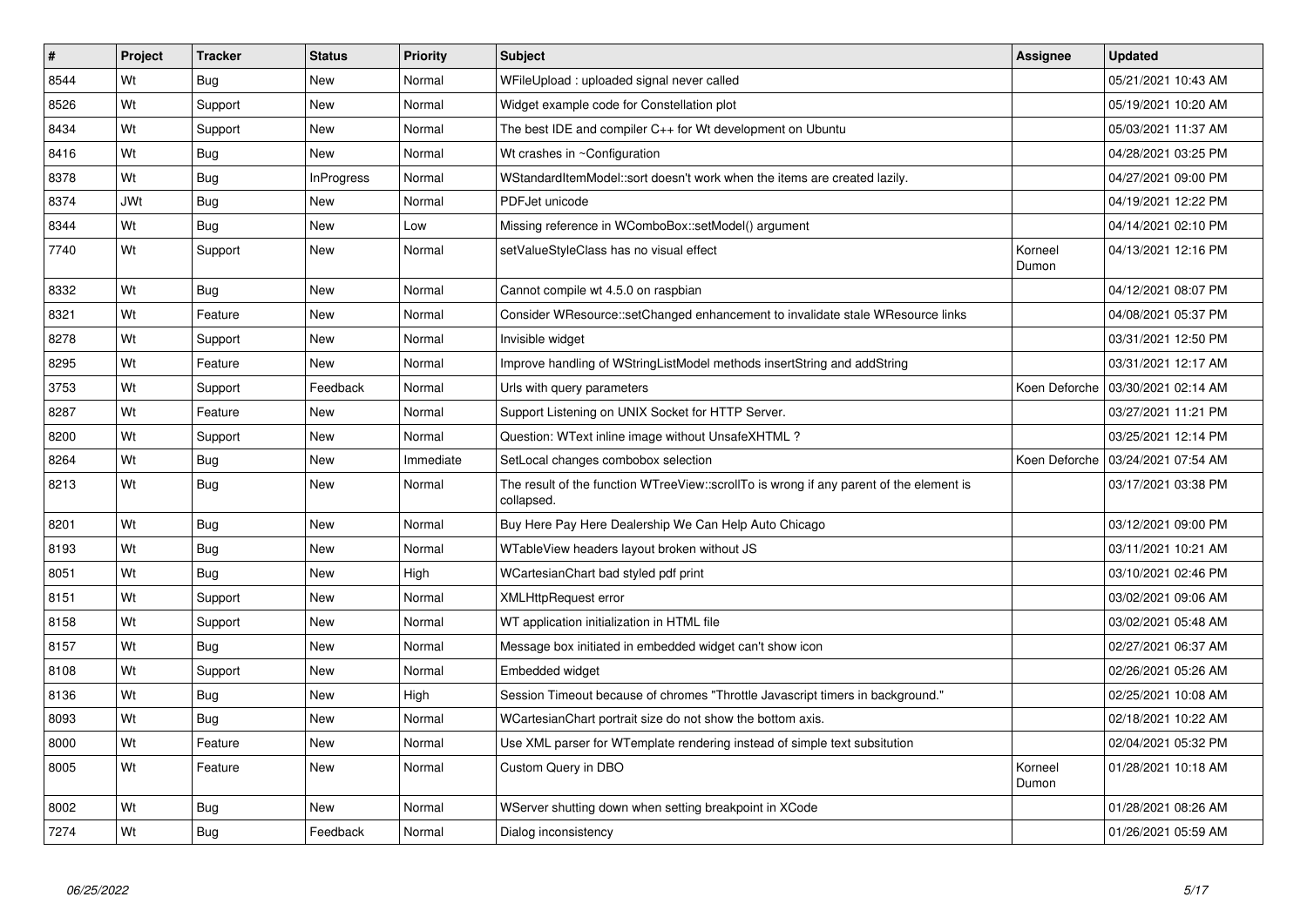| ∦    | Project | <b>Tracker</b> | <b>Status</b> | Priority | Subject                                                                                                                           | <b>Assignee</b> | <b>Updated</b>      |
|------|---------|----------------|---------------|----------|-----------------------------------------------------------------------------------------------------------------------------------|-----------------|---------------------|
| 7992 | Wt      | Feature        | New           | Normal   | Ability to get/set image encoding or implementation dependent properties for<br>WRasterImage?                                     |                 | 01/20/2021 03:54 PM |
| 7976 | Wt      | Support        | New           | Normal   | WAbstractItemView and Drag and Drop                                                                                               |                 | 01/19/2021 11:52 AM |
| 7970 | Wt      | <b>Bug</b>     | New           | Normal   | wthttp server may terminate after uncaught exception                                                                              |                 | 01/11/2021 08:43 PM |
| 7009 | Wt      | Bug            | New           | Normal   | WPopupMenu destruction when inside a WMenuItem                                                                                    |                 | 01/08/2021 01:06 PM |
| 7958 | Wt      | Bug            | New           | Normal   | When progressive bootstrap is enabled, setting a WContainerWidget's tag name to "form"<br>causes it to be skipped in the DOM tree |                 | 01/06/2021 02:19 PM |
| 7881 | Wt      | <b>Bug</b>     | <b>New</b>    | Normal   | Modal dialog, which should be inaccessible in parallel, is getting nested                                                         |                 | 01/05/2021 05:58 PM |
| 7937 | Wt      | Support        | Feedback      | Normal   | Installing Wt on Windows with MSYS2                                                                                               |                 | 12/27/2020 02:55 PM |
| 6584 | Wt      | Feature        | New           | Normal   | Make X-Frame-Options a configuration option                                                                                       |                 | 12/15/2020 03:15 PM |
| 7915 | Wt      | Bug            | New           | Normal   | memory leak in WCartesianChart (wt3.7.0)                                                                                          |                 | 12/15/2020 03:14 PM |
| 7917 | Wt      | Bug            | New           | Normal   | Wt internal error; code:undefined, description: Cannot read property 'ClassName' of null                                          |                 | 12/15/2020 02:23 PM |
| 7910 | Wt      | Support        | <b>New</b>    | Low      | Pointing to CSS file : absolute path is ignored                                                                                   |                 | 12/12/2020 08:51 PM |
| 7903 | Wt      | Bug            | New           | Normal   | Drag and drop between two views can throw.                                                                                        |                 | 12/08/2020 08:23 AM |
| 7898 | Wt      | Bug            | New           | Low      | Thread sanitizer reports race on JSlot::nextFid_ (and will likely report one in WObject as<br>well: nextObild )                   |                 | 12/07/2020 03:39 PM |
| 7894 | Wt      | Feature        | <b>New</b>    | Normal   | Add more HTML5 input types                                                                                                        |                 | 12/07/2020 01:32 PM |
| 7897 | Wt      | Bug            | New           | Normal   | Log axis scale maps value 0 to minimum of axis                                                                                    |                 | 12/07/2020 01:21 PM |
| 7890 | Wt      | Support        | New           | Normal   | WTreeView and Drag and Drop                                                                                                       |                 | 12/04/2020 11:12 AM |
| 7888 | Wt      | Bug            | New           | Normal   | WStringListModel::setItemData works not correct                                                                                   |                 | 12/03/2020 03:26 PM |
| 7800 | Wt      | Bug            | <b>New</b>    | Normal   | WCartesianChart renders barseries over axis                                                                                       |                 | 12/03/2020 02:59 PM |
| 7871 | Wt      | <b>Bug</b>     | New           | Normal   | stuck "Loading" indication                                                                                                        |                 | 11/24/2020 10:38 PM |
| 6623 | Wt      | Feature        | New           | Normal   | Support ES6 moudle javascript                                                                                                     |                 | 11/13/2020 05:02 PM |
| 7856 | Wt      | <b>Bug</b>     | New           | Normal   | Native WSIider not working on progressive bootstrap                                                                               |                 | 11/13/2020 10:34 AM |
| 7602 | Wt      | Feature        | New           | Normal   | Add support for Dbo backend SQLite encryption using SQLCipher                                                                     |                 | 11/04/2020 04:12 PM |
| 6593 | Wt      | Support        | Feedback      | Normal   | WtTestCookie: why is this cookie set by Wt?                                                                                       |                 | 10/31/2020 10:51 PM |
| 7810 | Wt      | Bug            | New           | Normal   | measureText() not accurate                                                                                                        |                 | 10/31/2020 07:09 PM |
| 7788 | Wt      | Bug            | New           | Normal   | Signal with big string does not trigger the fallback function                                                                     |                 | 10/30/2020 09:52 AM |
| 7769 | Wt      | Bug            | New           | Normal   | Mandelbrot example not working on Ubuntu                                                                                          |                 | 10/28/2020 04:42 PM |
| 7794 | Wt      | Bug            | New           | Normal   | WProgressBar can generate invalid HTML code.                                                                                      |                 | 10/22/2020 03:21 PM |
| 7786 | Wt      | Feature        | New           | Normal   | WStandardItemModel::insertRow returns void instead of WStandardItem*                                                              |                 | 10/21/2020 12:44 PM |
| 7790 | Wt      | Bug            | New           | Normal   | WidentityProxyModel does not forward a call of sort method to the source model.                                                   |                 | 10/20/2020 04:11 PM |
| 7756 | Wt      | <b>Bug</b>     | New           | Normal   | WLayout with JavaScript implementaion does not receive size change event if the trigger<br>was WTextArea.                         |                 | 10/20/2020 03:41 PM |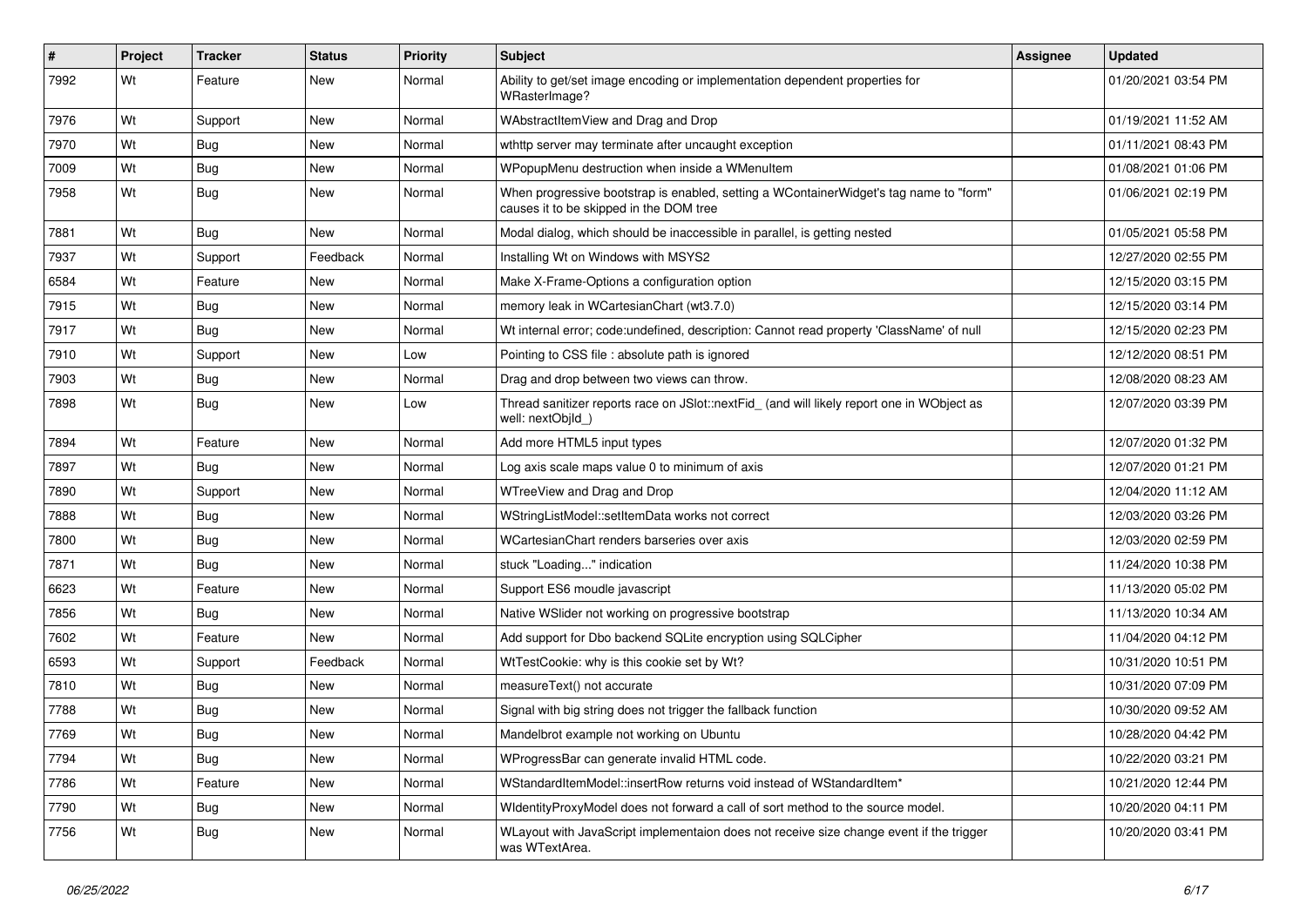| #    | Project    | <b>Tracker</b> | <b>Status</b>     | <b>Priority</b> | <b>Subject</b>                                                                                                                                       | <b>Assignee</b> | <b>Updated</b>                      |
|------|------------|----------------|-------------------|-----------------|------------------------------------------------------------------------------------------------------------------------------------------------------|-----------------|-------------------------------------|
| 7787 | Wt         | Bug            | New               | Normal          | WContainer setLayout calls overriden clear()                                                                                                         |                 | 10/17/2020 05:14 PM                 |
| 7785 | Wt         | Feature        | New               | Normal          | "key" property support                                                                                                                               |                 | 10/16/2020 04:31 PM                 |
| 7757 | Wt         | Support        | New               | Normal          | WebSession [error] "Wt: fatal error: Script id mismatch"                                                                                             |                 | 10/09/2020 08:59 AM                 |
| 7748 | Wt         | Bug            | <b>New</b>        | Normal          | WStringListModel does not support restoring of raw indexes.                                                                                          |                 | 10/06/2020 02:47 PM                 |
| 7707 | Wt         | <b>Bug</b>     | New               | Low             | Toggling visibility for WTreeView on column 0 breaks webserver                                                                                       |                 | 09/15/2020 10:52 AM                 |
| 7710 | Wt         | Support        | New               | Normal          | Continuations and WResource lifespan                                                                                                                 |                 | 09/11/2020 11:09 AM                 |
| 7709 | Wt         | Feature        | New               | Normal          | <b>Add Cursors</b>                                                                                                                                   |                 | 09/08/2020 02:43 PM                 |
| 7703 | Wt         | Bug            | New               | Urgent          | Issue with wt-4.4.0 WStackedWidget/Help needed                                                                                                       |                 | 09/04/2020 08:24 PM                 |
| 6339 | <b>JWt</b> | Bug            | New               | Normal          | JWt widget gallery nav bar title is Wt widget gallery (should be JWt?)                                                                               |                 | 07/14/2020 07:39 AM                 |
| 7093 | Wt         | <b>Bug</b>     | Feedback          | Normal          | Deadlock when chaining http-requests                                                                                                                 |                 | 07/07/2020 05:18 PM                 |
| 7600 | Wt         | Bug            | Feedback          | Normal          | WFileUpload Fails with Large Files                                                                                                                   |                 | 06/24/2020 02:14 PM                 |
| 2829 | Wt         | Bug            | Feedback          | Normal          | Possible bug in Wt::WDateTime                                                                                                                        |                 | 06/21/2020 05:07 PM                 |
| 7596 | Wt         | <b>Bug</b>     | <b>New</b>        | Low             | WWebWidget::domElementType() pure virtual not in documentation                                                                                       |                 | 06/05/2020 05:56 PM                 |
| 7593 | Wt         | Support        | New               | Normal          | ERR NETWORK CHANGED error                                                                                                                            |                 | 06/04/2020 10:04 AM                 |
| 7581 | Wt         | Feature        | <b>New</b>        | Normal          | isapi mode and internal path                                                                                                                         |                 | 05/25/2020 12:46 PM                 |
| 7579 | Wt         | Bug            | New               | Urgent          | Payal Rest API                                                                                                                                       |                 | 05/22/2020 11:50 PM                 |
| 7550 | Wt         | Bug            | <b>InProgress</b> | Normal          | WGridLayout does not work inside of WStackedWidget                                                                                                   |                 | Koen Deforche   05/11/2020 01:34 PM |
| 4857 | Wt         | Support        | Feedback          | High            | How to get XML working?                                                                                                                              |                 | 04/20/2020 03:55 AM                 |
| 7516 | Wt         | Bug            | New               | Normal          | Calling WMenu::select(nullptr) from internalPathChanged event handler ends with<br>SIGSEGV (endless recursion)                                       |                 | 04/08/2020 06:02 PM                 |
| 7514 | Wt         | <b>Bug</b>     | <b>New</b>        | High            | Interactive charts does not work with progressive bootstrap enabled                                                                                  |                 | 04/08/2020 11:42 AM                 |
| 7512 | Wt         | <b>Bug</b>     | New               | Normal          | Auth Widget is leaking information about existing users                                                                                              |                 | 04/07/2020 02:52 PM                 |
| 7363 | Wt         | Feature        | New               | Low             | Access to Mail::Message::attachments()                                                                                                               |                 | 04/06/2020 09:30 PM                 |
| 7454 | Wt         | Support        | New               | Normal          | Popup in layout-based design                                                                                                                         |                 | 04/01/2020 11:30 AM                 |
| 7503 | Wt         | Feature        | New               | Normal          | Support for Forwarded header when determining client address.                                                                                        |                 | 03/24/2020 05:09 PM                 |
| 7481 | Wt         | Bug            | New               | Normal          | Having a long running command with a processEvents() call in it together with a timer can<br>result in clicked events being processed too many times |                 | 03/05/2020 11:25 AM                 |
| 7479 | Wt         | Bug            | <b>New</b>        | Normal          | WResource Multipart Request - Error parsing CGI request                                                                                              |                 | 03/04/2020 06:19 PM                 |
| 7465 | Wt         | Feature        | New               | Normal          | HTTP status code: 429 Too Many Requests (RFC 6585)                                                                                                   |                 | 03/03/2020 07:29 PM                 |
| 7478 | Wt         | <b>Bug</b>     | New               | Normal          | Editing column in wtableview                                                                                                                         |                 | 02/28/2020 10:04 PM                 |
| 7477 | Wt         | <b>Bug</b>     | <b>New</b>        | Normal          | Wt Axis zoomRangeChanged won't fire when adding/removing a series                                                                                    |                 | 02/27/2020 11:32 AM                 |
| 7464 | Wt         | Support        | New               | Normal          | Apache2 mod_fcgid internal path                                                                                                                      |                 | 02/24/2020 02:39 PM                 |
| 7450 | Wt         | Feature        | New               | Normal          | Allow for the filesystem implementation to be switched to std::filesystem                                                                            |                 | 02/10/2020 02:19 PM                 |
| 7346 | Wt         | Support        | Feedback          | Normal          | Using WStandardItemModel and getting error: Wt internal error: Unexpected token: '-'                                                                 |                 | 02/06/2020 05:50 PM                 |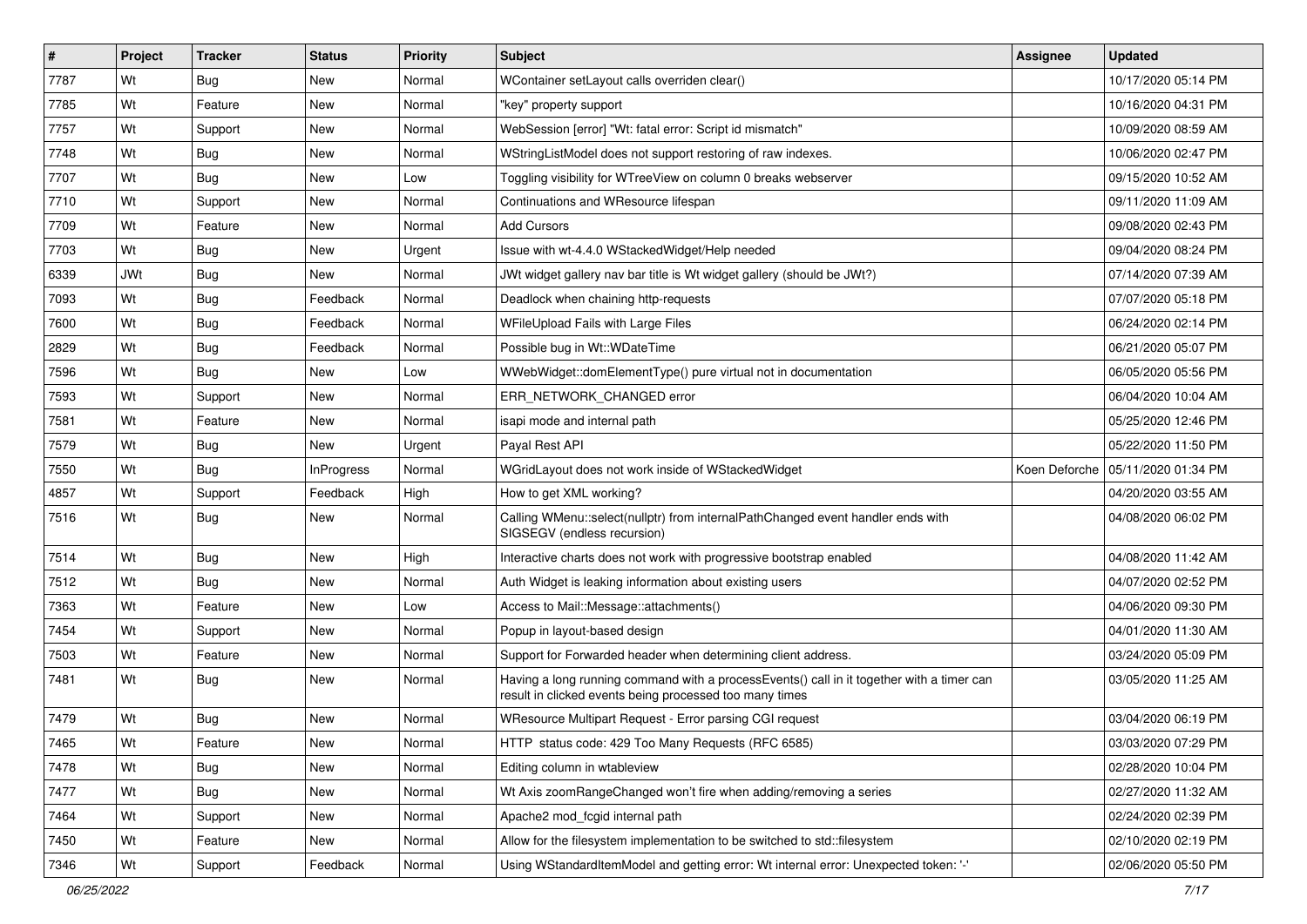| #    | Project | <b>Tracker</b> | <b>Status</b> | <b>Priority</b> | <b>Subject</b>                                                                                           | Assignee | <b>Updated</b>      |
|------|---------|----------------|---------------|-----------------|----------------------------------------------------------------------------------------------------------|----------|---------------------|
| 7440 | Wt      | Bug            | New           | Normal          | WTimer results in excessive browser CPU and memory usage when connection is lost                         |          | 02/05/2020 09:57 AM |
| 7426 | Wt      | Support        | New           | Normal          | Wt::Response::createContinuation() with streaming                                                        |          | 02/04/2020 06:38 PM |
| 7396 | Wt      | Bug            | <b>New</b>    | Normal          | WTreeView not working when hidden during construction                                                    |          | 01/30/2020 05:13 PM |
| 7351 | Wt      | Feature        | New           | Low             | Give Date Edit alternative calendar                                                                      |          | 01/30/2020 12:44 PM |
| 7424 | Wt      | Bug            | <b>New</b>    | Normal          | WContainerWidget::setContentAlignment() has no effect when item is hidden                                |          | 01/27/2020 10:24 AM |
| 7401 | Wt      | Bug            | New           | Normal          | removal of ' <meta content="noindex, nofollow" name="robots"/> '                                         |          | 01/16/2020 05:27 PM |
| 7373 | Wt      | Support        | <b>New</b>    | Normal          | SEH Exception on Wt:DBO rollback                                                                         |          | 01/08/2020 10:31 AM |
| 7385 | Wt      | Feature        | New           | Normal          | More Dynamic Paths                                                                                       |          | 01/06/2020 05:17 PM |
| 7389 | Wt      | Feature        | New           | Low             | WTable: support <caption></caption>                                                                      |          | 01/03/2020 11:20 AM |
| 5807 | Wt      | Bug            | New           | Normal          | WMediaPlayer custom time text widgets working                                                            |          | 12/23/2019 01:35 PM |
| 7367 | Wt      | Bug            | New           | Normal          | Validators: delay validation until user has entered something                                            |          | 12/12/2019 03:48 PM |
| 7349 | Wt      | Feature        | New           | Normal          | Add WebGL 2.0 support (Equivalent to OpenGL ES 3) to WGLWidget                                           |          | 12/05/2019 04:52 PM |
| 7314 | Wt      | Support        | New           | High            | Worker-Thread-Warning: "Wt: attachThread(): no thread is holding this application's lock?"               |          | 11/07/2019 12:48 PM |
| 7292 | Wt      | Bug            | New           | Normal          | Refresh token and access type                                                                            |          | 10/28/2019 06:44 PM |
| 7295 | Wt      | Bug            | New           | Low             | WFileUpload is nearly always unresponsive when app is linked to wtfcgi                                   |          | 10/25/2019 12:16 AM |
| 7275 | Wt      | Bug            | Feedback      | Normal          | WDateTime + Dbo bug                                                                                      |          | 10/15/2019 01:09 PM |
| 7278 | Wt      | Feature        | New           | Normal          | WFileUpload get selected file(s)                                                                         |          | 10/15/2019 11:10 AM |
| 7281 | Wt      | <b>Bug</b>     | New           | Normal          | WFileUpload keeps previously applied styling when enableAjax() is called                                 |          | 10/14/2019 01:36 PM |
| 4904 | Wt      | Feature        | New           | Normal          | Get Browser Windowsize                                                                                   |          | 10/05/2019 02:30 PM |
| 7268 | Wt      | Bug            | Feedback      | Normal          | Session timeout issues                                                                                   |          | 10/04/2019 02:59 PM |
| 7260 | Wt      | Bug            | Confirmed     | Normal          | WStandardItemModel::removeRows ajaxMode() assertion fail after upgrading to 3.4.1                        |          | 09/27/2019 10:45 AM |
| 7235 | Wt      | Bug            | Feedback      | High            | JavaScript error - exception_description: Not enough storage is available to complete this<br>operation. |          | 09/26/2019 03:56 PM |
| 7230 | Wt      | Bug            | Confirmed     | Normal          | Wt4, WVBoxLayout->setResizable not working, children not visible                                         |          | 09/12/2019 11:51 AM |
| 7187 | Wt      | Bug            | Feedback      | Normal          | contents of WTabWidget not stretching in height                                                          |          | 09/09/2019 09:54 PM |
| 1113 | Wt      | Feature        | New           | Normal          | Send logs to SYSLOG Server using RFC 5424                                                                |          | 08/21/2019 06:13 PM |
| 7197 | Wt      | Bug            | New           | Low             | WSpinBox/WDoubleSpinBox valueChanged() is not emitted when connected after the<br>spinbox is rendered    |          | 08/14/2019 12:57 PM |
| 7196 | Wt      | Bug            | New           | Normal          | Pango 1.44 deprecation warnings                                                                          |          | 08/14/2019 12:30 PM |
| 7124 | Wt      | Support        | Feedback      | Normal          | Wt Bad Allocation messages, how can I prevent these?                                                     |          | 08/05/2019 12:49 PM |
| 7020 | Wt      | <b>Bug</b>     | New           | Normal          | Wt progress bar disable style                                                                            |          | 08/05/2019 12:46 PM |
| 7168 | Wt      | Feature        | New           | Normal          | Access to authorization token                                                                            |          | 08/04/2019 09:00 PM |
| 7144 | Wt      | <b>Bug</b>     | New           | Normal          | WTreeNode: Wether child-node is selectable depends on parent-node                                        |          | 07/18/2019 01:42 PM |
| 7142 | Wt      | Support        | New           | Normal          | WStringListModel updated in slot does not work as expected                                               |          | 07/18/2019 09:53 AM |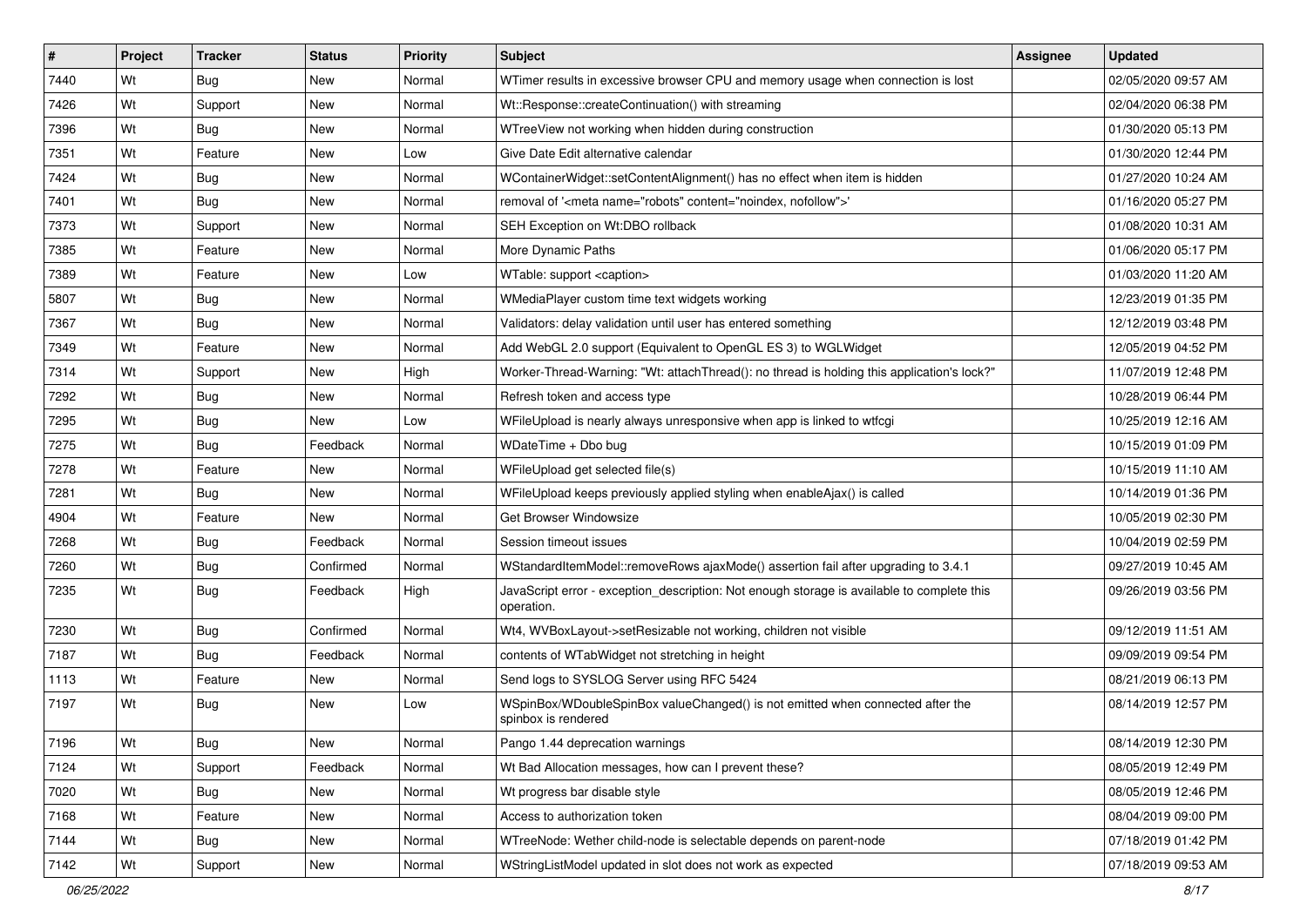| #    | Project | <b>Tracker</b> | <b>Status</b>     | <b>Priority</b> | <b>Subject</b>                                                                                    | <b>Assignee</b> | <b>Updated</b>                       |
|------|---------|----------------|-------------------|-----------------|---------------------------------------------------------------------------------------------------|-----------------|--------------------------------------|
| 7082 | Wt      | Bug            | InProgress        | Normal          | Regression WStackedWidget in layout with overflow can lose scrollbar on animated<br>transition    |                 | Koen Deforche   06/13/2019 12:31 PM  |
| 6817 | Wt      | Bug            | New               | High            | [v3][v4]][Dbo] Force the inclusion of file Wt/Dbo/Dbo (or Wt/Dbo/Dbo.h vor v4)                    |                 | 06/11/2019 01:16 PM                  |
| 6754 | Wt      | Feature        | New               | Low             | CSS files get cached with 30 days expiration period                                               |                 | 06/11/2019 01:04 PM                  |
| 7054 | Wt      | <b>Bug</b>     | <b>InProgress</b> | Normal          | WTableView can lose synchronization during resize and display "Loading" when data is<br>available |                 | Roel Standaert   05/31/2019 09:51 AM |
| 6440 | Wt      | Support        | Feedback          | Normal          | Is there way to implement HTTP Server Push Streaming with WT?                                     |                 | 05/24/2019 01:34 PM                  |
| 7040 | Wt      | <b>Bug</b>     | <b>New</b>        | Normal          | Generated javascript can execute out-of-sequence due to a timing issue with require()             |                 | 05/12/2019 05:29 PM                  |
| 7035 | Wt      | Bug            | <b>New</b>        | Normal          | Wt.js can generate requests that exceed server defaults                                           |                 | 05/03/2019 05:27 PM                  |
| 7010 | Wt      | Support        | New               | Normal          | WTreeView                                                                                         |                 | 04/22/2019 09:46 AM                  |
| 7001 | Wt      | <b>Bug</b>     | New               | Low             | wt-4 build issue on new ubuntu 18.04                                                              |                 | 04/13/2019 01:26 PM                  |
| 6887 | Wt      | Bug            | New               | Normal          | WVideo on iphone inconsistencies                                                                  |                 | 02/08/2019 10:09 AM                  |
| 6195 | Wt      | Feature        | New               | Normal          | Boost::Beast HTTP/S and WebSockets library                                                        |                 | 12/14/2018 04:50 PM                  |
| 6215 | Wt      | Bug            | Feedback          | Normal          | WApplication::setTitle doesn't update <title> in HTML header.</title>                             |                 | 12/14/2018 04:48 PM                  |
| 6219 | Wt      | Bug            | New               | High            | Multiple transient WDialogs                                                                       |                 | 12/14/2018 04:48 PM                  |
| 6302 | Wt      | Bug            | New               | Low             | MVC Table Views from the Widget Gallery can't sort numbers                                        |                 | 12/14/2018 04:47 PM                  |
| 6347 | Wt      | <b>Bug</b>     | New               | Normal          | Layout Direction issue                                                                            |                 | 12/14/2018 04:47 PM                  |
| 6354 | Wt      | Feature        | New               | Low             | <b>WTextArea setCursorPosition</b>                                                                |                 | 12/14/2018 04:46 PM                  |
| 6487 | Wt      | <b>Bug</b>     | New               | Normal          | WTree not interactive without JavaScript (works in 3.3.10)                                        |                 | 12/14/2018 04:45 PM                  |
| 6587 | Wt      | <b>Bug</b>     | <b>New</b>        | Low             | stod() problem                                                                                    |                 | 12/14/2018 04:45 PM                  |
| 6601 | Wt      | <b>Bug</b>     | <b>InProgress</b> | Normal          | Window scroll bars gone quite recently                                                            | Koen Deforche   | 12/14/2018 04:44 PM                  |
| 6657 | Wt      | Bug            | New               | Normal          | Cannot destroy WPopupWidget when it's hidden without invoking undefined behaviour                 |                 | 12/14/2018 04:43 PM                  |
| 6296 | Wt      | Bug            | New               | Normal          | WPanel children overflow border                                                                   |                 | 12/14/2018 04:39 PM                  |
| 6293 | Wt      | Bug            | Feedback          | Normal          | Regression in 3.3.9 for bug #1947                                                                 |                 | Koen Deforche   12/14/2018 04:39 PM  |
| 6762 | Wt      | Bug            | New               | Normal          | Unicode in mail attachement file name                                                             |                 | 11/26/2018 01:00 PM                  |
| 6752 | Wt      | Bug            | New               | Normal          | Wt::WString::trn override issue                                                                   |                 | 11/17/2018 03:39 PM                  |
| 6749 | Wt      | Bug            | New               | Normal          | WebController sessionCount mutex missing?                                                         |                 | 11/16/2018 12:55 PM                  |
| 6731 | Wt      | Feature        | New               | Normal          | Wt online demo: Drag drop is not working using touch.                                             |                 | 11/14/2018 03:45 AM                  |
| 6722 | Wt      | <b>Bug</b>     | New               | Normal          | high number of bar charts failure                                                                 |                 | Roel Standaert   11/12/2018 05:10 PM |
| 6692 | Wt      | Support        | Feedback          | Normal          | Question: Offline update of WStandardItemModel                                                    |                 | 11/01/2018 01:19 AM                  |
| 6682 | Wt      | Support        | New               | Normal          | Does Wt tabwidget support icon on the tab?                                                        |                 | 10/28/2018 04:37 AM                  |
| 6674 | Wt      | <b>Bug</b>     | New               | Normal          | WFileDropWidget_worker.min.js but no WFileDropWidget_worker.js                                    |                 | 10/22/2018 09:28 PM                  |
| 6669 | Wt      | Support        | Feedback          | Normal          | During installation some incluide directories have wrong permissions                              |                 | 10/17/2018 11:23 AM                  |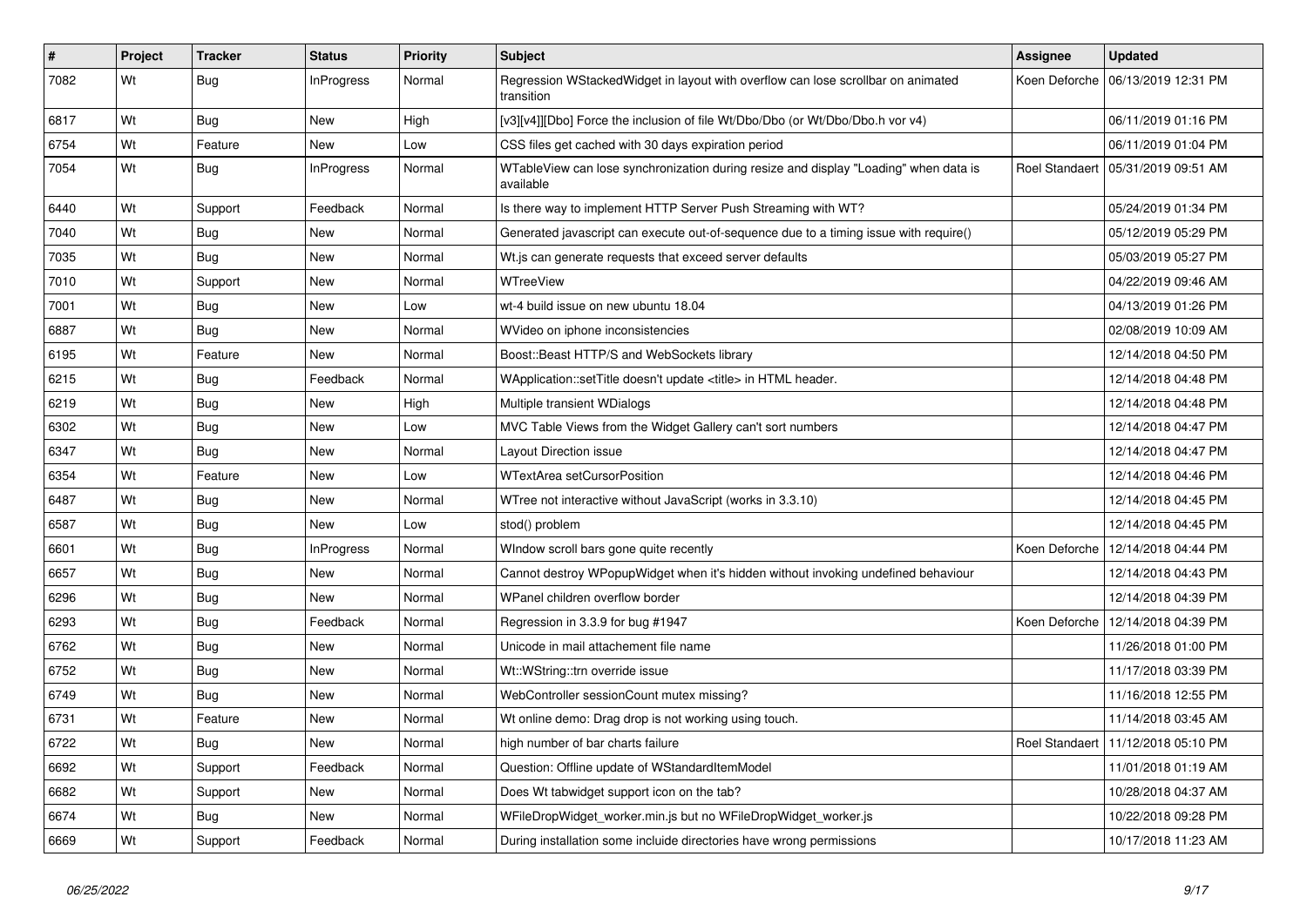| $\sharp$ | Project    | <b>Tracker</b> | <b>Status</b>     | <b>Priority</b> | Subject                                                                                                               | <b>Assignee</b>  | <b>Updated</b>                       |
|----------|------------|----------------|-------------------|-----------------|-----------------------------------------------------------------------------------------------------------------------|------------------|--------------------------------------|
| 5915     | Wt         | <b>Bug</b>     | New               | Normal          | Generated javascript causes sometimes Wt internal error - Wt internal error; undefined,<br>description: j7406 is null |                  | 10/12/2018 05:16 PM                  |
| 6635     | Wt         | <b>Bug</b>     | New               | Normal          | WT DBO Segmentation Fault with natural keys                                                                           |                  | 09/25/2018 04:33 PM                  |
| 6609     | Wt         | <b>Bug</b>     | <b>InProgress</b> | Normal          | FlexLayoutImpl.js hard-code children's overflow to hidden.                                                            |                  | Koen Deforche   09/14/2018 11:19 AM  |
| 6592     | Wt         | Bug            | Feedback          | High            | Menus not working on latest git version                                                                               |                  | 09/07/2018 01:01 PM                  |
| 6579     | Wt         | Feature        | New               | Normal          | Keep-alive time just for first signal                                                                                 |                  | 09/03/2018 03:01 PM                  |
| 6176     | Wt         | Bug            | Feedback          | High            | Wt internal error; code: 5, description: String contains an invalid character - since Update to<br>3.3.9              |                  | 08/30/2018 04:16 PM                  |
| 6044     | Wt         | <b>Bug</b>     | New               | Normal          | WTabWidget and flex-layout                                                                                            |                  | 08/27/2018 11:41 AM                  |
| 6533     | Wt         | <b>Bug</b>     | <b>New</b>        | Normal          | wt port in vcpkg                                                                                                      |                  | 08/14/2018 10:36 AM                  |
| 6342     | Wt         | Bug            | Feedback          | Normal          | Leak in Wt::Http::Request::parseFormUrlEncoded                                                                        |                  | 06/22/2018 10:15 AM                  |
| 6443     | Wt         | Feature        | New               | Normal          | JWT token support                                                                                                     |                  | 06/12/2018 11:29 AM                  |
| 6434     | Wt         | Bug            | <b>New</b>        | Normal          | WIntValidator: inputFilter does not accept decimal separator                                                          |                  | 06/05/2018 10:19 AM                  |
| 6344     | Wt         | <b>Bug</b>     | Feedback          | Urgent          | Wt::Http::Request getUploadedFile or uploadedFiles always empty                                                       |                  | 05/28/2018 04:27 PM                  |
| 6405     | Wt         | <b>Bug</b>     | <b>New</b>        | Normal          | Signal not exposed                                                                                                    |                  | 05/28/2018 12:30 PM                  |
| 6377     | Wt         | Feature        | Feedback          | Normal          | Wt::Dbo::createTables if table already exists                                                                         |                  | 05/22/2018 11:08 AM                  |
| 6374     | Wt         | Feature        | <b>New</b>        | Low             | WStringStream lacks operator<<() overloads for const char* and unsigned int.                                          |                  | 05/18/2018 09:33 AM                  |
| 6348     | Wt         | Support        | New               | Normal          | Wt::WFileUpload::setDisplayWidget                                                                                     | Korneel<br>Dumon | 05/02/2018 05:37 PM                  |
| 6235     | Wt         | <b>Bug</b>     | New               | Normal          | Wt4.0.2: In certain case, removeFromParent() is not working.                                                          |                  | 05/02/2018 11:57 AM                  |
| 6338     | <b>JWt</b> | Bug            | <b>New</b>        | Normal          | widget gallery: mvc tree is empty                                                                                     |                  | 04/13/2018 04:02 PM                  |
| 6332     | Wt         | Bug            | New               | Normal          | Documentation for Wt::Signals and Wt::Signals::connection missing in Wt 4                                             |                  | 04/12/2018 10:45 AM                  |
| 6205     | Wt         | <b>Bug</b>     | Feedback          | Normal          | Wt Error: Wt: invalid ackId                                                                                           |                  | 04/12/2018 10:32 AM                  |
| 6228     | Wt         | Support        | Feedback          | Normal          | Cannot get wt.css/bootstrap.css                                                                                       |                  | 04/10/2018 03:44 PM                  |
| 6327     | Wt         | <b>Bug</b>     | <b>New</b>        | Normal          | tr function in WTemplate requires browser refresh after locale change                                                 |                  | 04/09/2018 03:35 PM                  |
| 6321     | Wt         | Bug            | Feedback          | High            | Keep-alive requests are not being sent after pressing a download button                                               |                  | 04/09/2018 12:20 PM                  |
| 6325     | Wt         | <b>Bug</b>     | Feedback          | Normal          | Can't find OpenSSL on Windows                                                                                         |                  | 04/08/2018 04:54 AM                  |
| 6292     | Wt         | Feature        | New               | Normal          | WBorderLayout suggestion: additional widgets for NE, NW, SE, SW                                                       |                  | 03/14/2018 11:31 PM                  |
| 6265     | Wt         | Support        | New               | Normal          | Is it possible to use a specific HTTP Status code as a result of an application logic error?                          |                  | 03/05/2018 11:32 AM                  |
| 4981     | Wt         | Support        | New               | Normal          | WTreeView + multiline items                                                                                           |                  | Roel Standaert   02/21/2018 04:37 PM |
| 6234     | Wt         | <b>Bug</b>     | New               | Normal          | Wt4.0.2: Documentation on WContainerWidget::setLayout() is outdated.                                                  |                  | 02/15/2018 09:09 AM                  |
| 6232     | Wt         | <b>Bug</b>     | Feedback          | High            | connectionMonitor invalid ackId                                                                                       |                  | 02/13/2018 03:23 PM                  |
| 6225     | Wt         | Feature        | New               | Normal          | Change license to include GPLv3                                                                                       |                  | 02/04/2018 12:12 PM                  |
| 6221     | Wt         | Feature        | New               | Normal          | Dbo: create indexes                                                                                                   |                  | 01/30/2018 07:59 PM                  |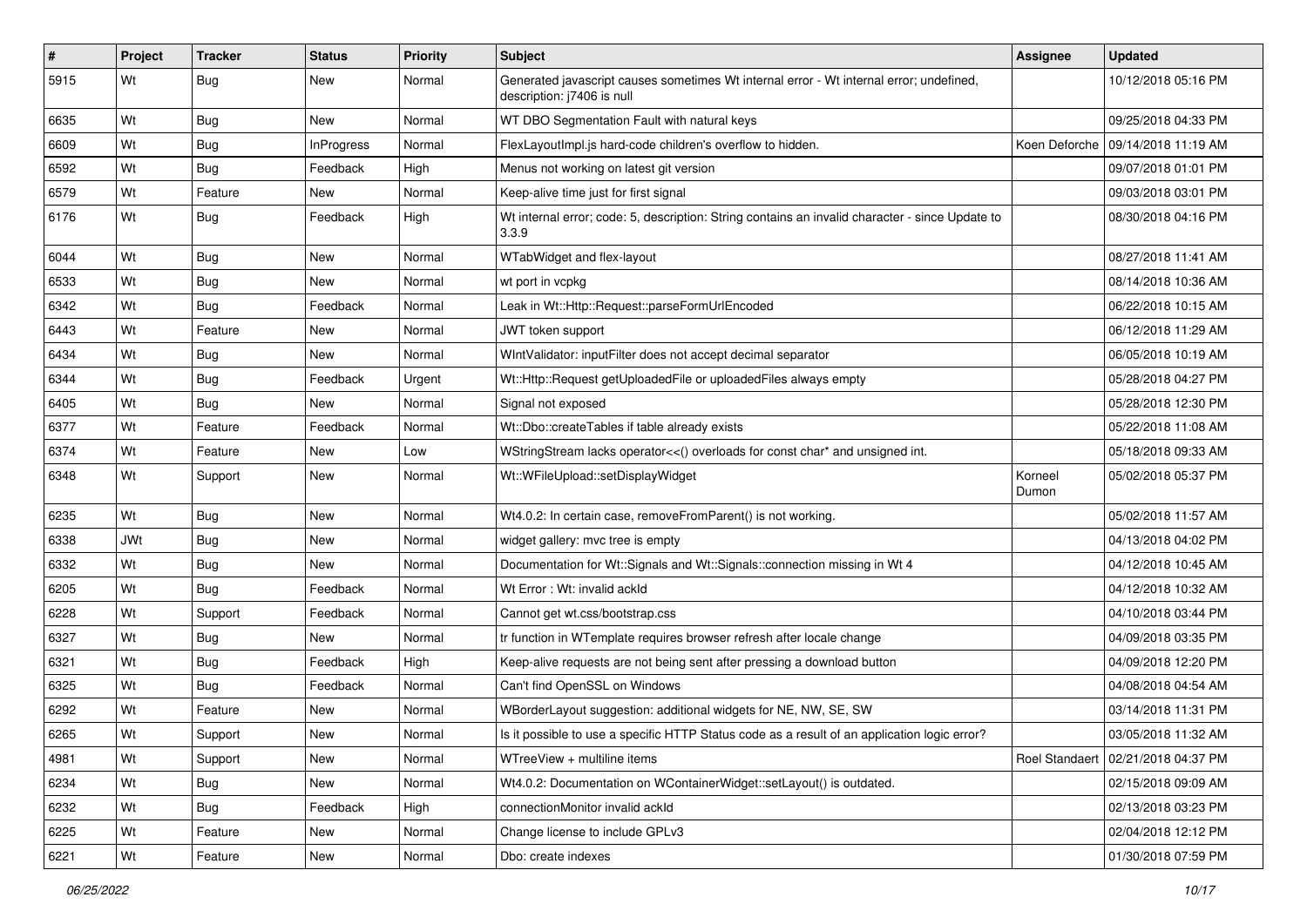| #    | Project | <b>Tracker</b> | <b>Status</b>     | <b>Priority</b> | Subject                                                                                                                        | Assignee         | <b>Updated</b>                       |
|------|---------|----------------|-------------------|-----------------|--------------------------------------------------------------------------------------------------------------------------------|------------------|--------------------------------------|
| 6207 | Wt      | Bug            | Feedback          | Normal          | WMediaPlayer: event ended is not raised for files with durations less than 4 seconds, some<br>timeUpdated events are also lost | Koen Deforche    | 01/26/2018 03:53 PM                  |
| 6213 | Wt      | Bug            | New               | Normal          | bootstrap progress-bar does not update correctly                                                                               |                  | Roel Standaert   01/22/2018 12:48 PM |
| 5559 | Wt      | Bug            | Feedback          | Normal          | Server push - concurrency issue                                                                                                |                  | Roel Standaert 101/16/2018 02:41 PM  |
| 6203 | Wt      | Support        | New               | Normal          | Using custom WProgressBar with WMediaPlayer                                                                                    |                  | 01/14/2018 12:16 PM                  |
| 6196 | Wt      | Bug            | New               | Normal          | Wt::WAbstractArea::id() is not returning the ID used in HTML                                                                   |                  | 01/08/2018 12:25 PM                  |
| 6194 | Wt      | Feature        | New               | Low             | WebAssembly support                                                                                                            |                  | 01/02/2018 11:27 AM                  |
| 6130 | Wt      | Feature        | New               | Normal          | Impossible to access entity relation of an entity returned from a function   Dbo load(): no<br>active transaction              |                  | 12/26/2017 01:07 PM                  |
| 6193 | Wt      | Feature        | New               | Normal          | Disable lightening non-selected curve color                                                                                    |                  | 12/21/2017 03:16 AM                  |
| 6189 | Wt      | Bug            | New               | Normal          | setCurrentIndex(-1) and setNoSelectionEnabled(true)                                                                            |                  | 12/18/2017 10:14 PM                  |
| 6105 | Wt      | Bug            | Feedback          | Normal          | setfocus                                                                                                                       |                  | 12/15/2017 04:27 PM                  |
| 6188 | Wt      | Bug            | New               | Normal          | Local anchor (#) doesn't work after Wt_3.3.6                                                                                   |                  | 12/14/2017 06:23 PM                  |
| 6185 | Wt      | Bug            | New               | Low             | The documentation for all Wt:: Json library classes is missing the needed #include                                             |                  | 12/13/2017 08:47 PM                  |
| 5808 | Wt      | Bug            | New               | Normal          | Wt 4.0.0-rc1 examples segfault on Alpine                                                                                       |                  | 12/05/2017 04:30 PM                  |
| 6160 | Wt      | Feature        | <b>InProgress</b> | Normal          | WFileDropWidget fallback to WFileUpload for mobile                                                                             | Korneel<br>Dumon | 11/22/2017 10:09 AM                  |
| 6159 | Wt      | Bug            | <b>New</b>        | Low             | Typos in the widget gallery web page                                                                                           |                  | 11/22/2017 10:08 AM                  |
| 6158 | Wt      | Bug            | New               | Normal          | Wt::WMenuItem documentation is incomplete                                                                                      |                  | 11/21/2017 10:34 PM                  |
| 6037 | Wt      | Bug            | Feedback          | Normal          | [v3] WTable::deteteRow() doesn't delete contents, just the row.                                                                |                  | 11/21/2017 05:51 PM                  |
| 6150 | Wt      | <b>Bug</b>     | New               | Normal          | WTableView edit missplacement (wt4)                                                                                            |                  | 11/20/2017 08:16 PM                  |
| 6140 | Wt      | Bug            | New               | Normal          | WPopupMenu not closing on pressing one of the items                                                                            |                  | 11/16/2017 08:41 AM                  |
| 6075 | Wt      | Bug            | New               | Low             | [Wt::Dbo] Add built-in type support for std::chrono::time_point and std::chrono::seconds                                       |                  | 11/09/2017 03:50 PM                  |
| 6098 | Wt      | Feature        | New               | Low             | Properly support enableAjax() in WGLWidget                                                                                     |                  | 11/02/2017 12:18 PM                  |
| 6076 | Wt      | <b>Bug</b>     | New               | Normal          | [Wt::Dbo] How to work with entities without parameter-less constructors (classes that<br>require an invariant)                 |                  | 10/31/2017 11:18 AM                  |
| 6072 | Wt      | Bug            | New               | Normal          | Unable to zoom or pan while the chart's data is being updated.                                                                 |                  | 10/30/2017 10:44 AM                  |
| 6070 | Wt      | Feature        | New               | Normal          | HTML5 geolocation                                                                                                              | Osman Zakir      | 10/29/2017 03:41 PM                  |
| 6069 | Wt      | Feature        | New               | Normal          | Google Maps geolocation API                                                                                                    | Osman Zakir      | 10/28/2017 11:43 PM                  |
| 6045 | Wt      | <b>Bug</b>     | New               | Normal          | WDoubleValidator: implement inputFilter()                                                                                      |                  | 10/25/2017 11:48 AM                  |
| 6028 | Wt      | <b>Bug</b>     | New               | Normal          | ItemIsXHTMLText flag in WAbstractChartModel causes crash when chart is rendered                                                | Roel Standaert   | 10/19/2017 08:33 PM                  |
| 5971 | Wt      | <b>Bug</b>     | Feedback          | High            | Wt Error                                                                                                                       | Roel Standaert   | 10/18/2017 05:52 PM                  |
| 6015 | Wt      | <b>Bug</b>     | New               | Normal          | Oscillation in Chrome at various zoom levels with layouts (WTableView)                                                         |                  | 10/17/2017 05:52 PM                  |
| 6014 | Wt      | <b>Bug</b>     | New               | Normal          | Oscillation in Chrome at various zoom levels with layouts (WPaintedWidget w/Areas)                                             |                  | 10/17/2017 05:04 PM                  |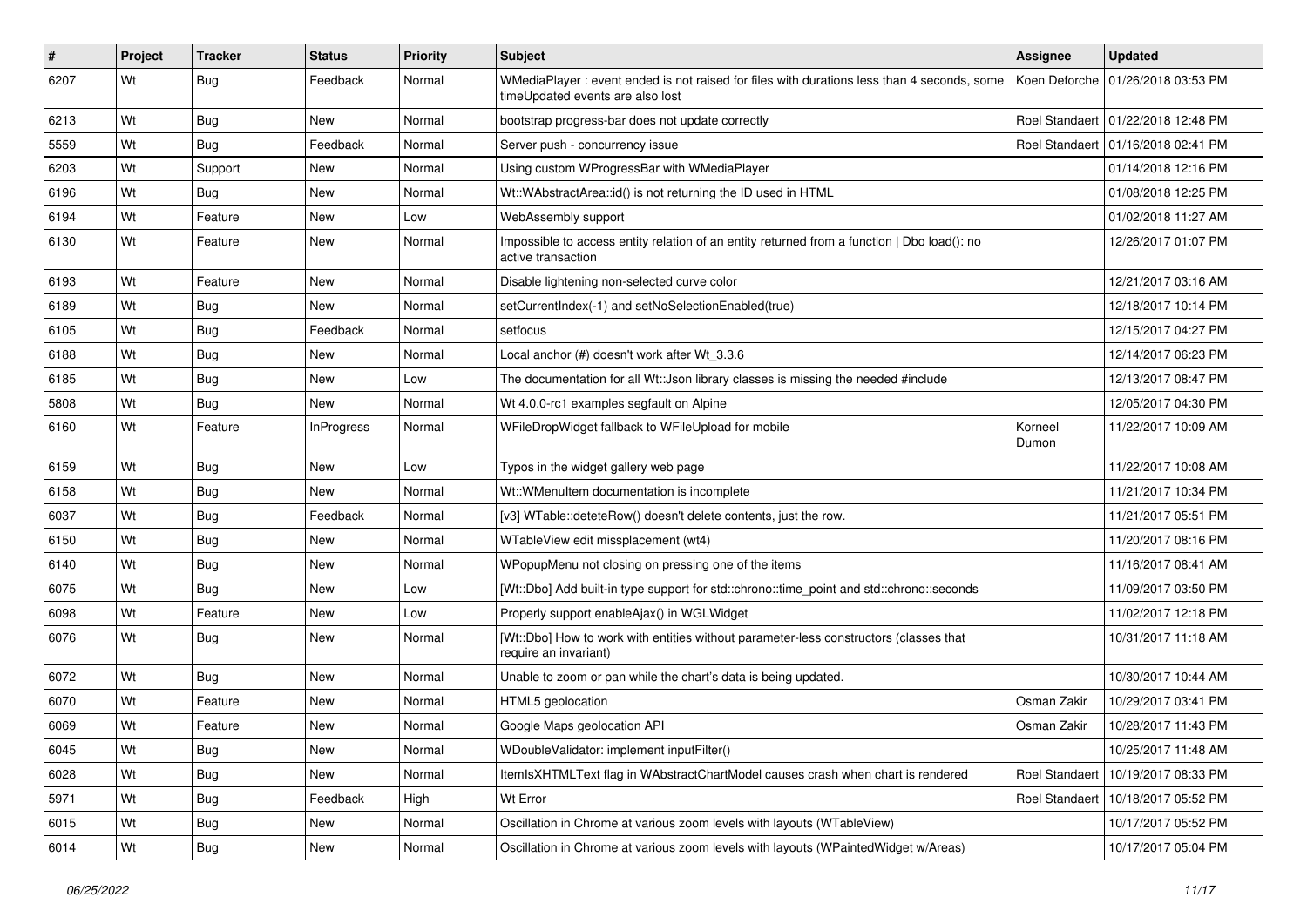| $\vert$ # | Project | <b>Tracker</b> | <b>Status</b>     | Priority | Subject                                                                                                 | <b>Assignee</b>         | <b>Updated</b>                       |
|-----------|---------|----------------|-------------------|----------|---------------------------------------------------------------------------------------------------------|-------------------------|--------------------------------------|
| 5963      | Wt      | Support        | New               | Normal   | HTTPS server in wthttpd - Error: failed to select ciphers for cipher list                               | Wim Dumon               | 10/03/2017 07:40 PM                  |
| 5962      | Wt      | Bug            | New               | Normal   | Properly support toggling drag enabled/disabled on WAbstractItemView                                    |                         | 10/02/2017 06:58 PM                  |
| 5959      | Wt      | <b>Bug</b>     | New               | Low      | wt-homepage example source viewer expands then immediately collapses directories if<br>already selected |                         | 09/28/2017 09:40 PM                  |
| 5949      | Wt      | Support        | <b>New</b>        | Normal   | WPieChart lables are overlapping                                                                        |                         | 09/26/2017 12:05 PM                  |
| 5948      | Wt      | Support        | New               | Normal   | WTreeTable remains loading                                                                              |                         | 09/26/2017 11:58 AM                  |
| 5945      | Wt      | Bug            | New               | Normal   | WBoxLayout - WPieChart resizing does not work when nested into a WContainerWidget                       |                         | 09/25/2017 06:11 PM                  |
| 5943      | Wt      | Support        | <b>New</b>        | Normal   | Tutorials and Documentation - If possible, please improve                                               | Osman Zakir             | 09/21/2017 05:42 PM                  |
| 5914      | Wt      | Bug            | New               | High     | Wt internal error; code: undefined, description: b.find().get().lastChild is null                       |                         | Roel Standaert   09/18/2017 01:16 PM |
| 5913      | Wt      | <b>Bug</b>     | New               | Normal   | WFileUpload has a bug when placed in a WTemplateFormView                                                |                         | 09/14/2017 12:08 PM                  |
| 5768      | Wt      | Feature        | New               | Normal   | CMake: Export Wt package                                                                                | Konstantin<br>Podsvirov | 09/13/2017 12:07 PM                  |
| 5889      | Wt      | Bug            | <b>New</b>        | Normal   | WTreeView loooks bad after data update                                                                  |                         | 09/11/2017 12:40 PM                  |
| 5907      | Wt      | <b>Bug</b>     | New               | Low      | Update Ubuntu installation instructions.                                                                |                         | 09/10/2017 02:54 AM                  |
| 5906      | Wt      | Bug            | New               | Low      | CMAKE MINIMUM REQUIRED version is too low.                                                              |                         | 09/08/2017 12:05 PM                  |
| 5903      | Wt      | <b>Bug</b>     | New               | Normal   | Http::Client Racy with abort behaviour                                                                  |                         | 09/01/2017 10:29 PM                  |
| 5829      | Wt      | Bug            | New               | Normal   | WFormModel::FieldMap with "const char*" key                                                             |                         | 08/31/2017 01:34 PM                  |
| 5881      | Wt      | Bug            | New               | Normal   | --ssl-prefer-server-ciphers option not documented                                                       |                         | 08/31/2017 01:00 PM                  |
| 5902      | Wt      | Bug            | New               | Normal   | WAxisSliderWidget: Bumping one handler to the edge affects another handler.                             |                         | 08/31/2017 12:25 PM                  |
| 5901      | Wt      | Bug            | New               | Normal   | WAxisSliderWidget works incorrectly when the chart is hidden.                                           |                         | 08/31/2017 12:06 PM                  |
| 5892      | Wt      | <b>Bug</b>     | <b>New</b>        | Normal   | wt4 compilation failed with gcc 4.9                                                                     |                         | 08/31/2017 11:50 AM                  |
| 5900      | Wt      | Bug            | New               | Normal   | Context menu disappears in treeview-dragdrop example                                                    |                         | 08/29/2017 06:01 PM                  |
| 5888      | Wt      | Support        | New               | Normal   | Wt blog rss-feed suggest wrong subscribe address                                                        |                         | 08/23/2017 03:16 PM                  |
| 5882      | Wt      | Bug            | New               | Normal   | WTableView with BootstrapTheme v2 doesn't render all rows (ep.2)                                        |                         | 08/19/2017 01:07 AM                  |
| 5865      | Wt      | Support        | New               | Normal   | Adding and Removing Rules with WCssStyleSheet                                                           |                         | 08/17/2017 12:30 PM                  |
| 5835      | Wt      | Bug            | <b>New</b>        | High     | SHA1 is recommended as a suitable password hashing method                                               |                         | 08/11/2017 04:32 PM                  |
| 5872      | Wt      | Support        | New               | Normal   | OAuth2 authentication using oauth.wt.exe sample                                                         |                         | 08/11/2017 11:43 AM                  |
| 5870      | Wt      | Support        | New               | Normal   | Auth1.C sample doesn't authenticate (3.3.7)                                                             |                         | 08/10/2017 03:46 PM                  |
| 5838      | Wt      | Bug            | Feedback          | Normal   | Error on empty WComboBox (on 3.3.7)                                                                     |                         | 08/09/2017 02:31 PM                  |
| 5766      | Wt      | Support        | New               | Low      | Possible failure in WDialog::setMaximumSize documentation                                               |                         | 07/12/2017 05:00 PM                  |
| 5797      | Wt      | <b>Bug</b>     | <b>New</b>        | Normal   | Wt 4: Cannot build Dbo separately                                                                       |                         | 07/10/2017 01:42 PM                  |
| 5779      | Wt      | <b>Bug</b>     | New               | Low      | Errors in documentation for WLengthValidator                                                            |                         | 06/26/2017 02:15 PM                  |
| 5776      | Wt      | <b>Bug</b>     | <b>InProgress</b> | Normal   | Two second startup delay with default bootstrap without javascript                                      |                         | Koen Deforche   06/22/2017 02:13 PM  |
| 5770      | Wt      | <b>Bug</b>     | New               | Normal   | Error during chart rendering                                                                            |                         | 06/16/2017 10:47 AM                  |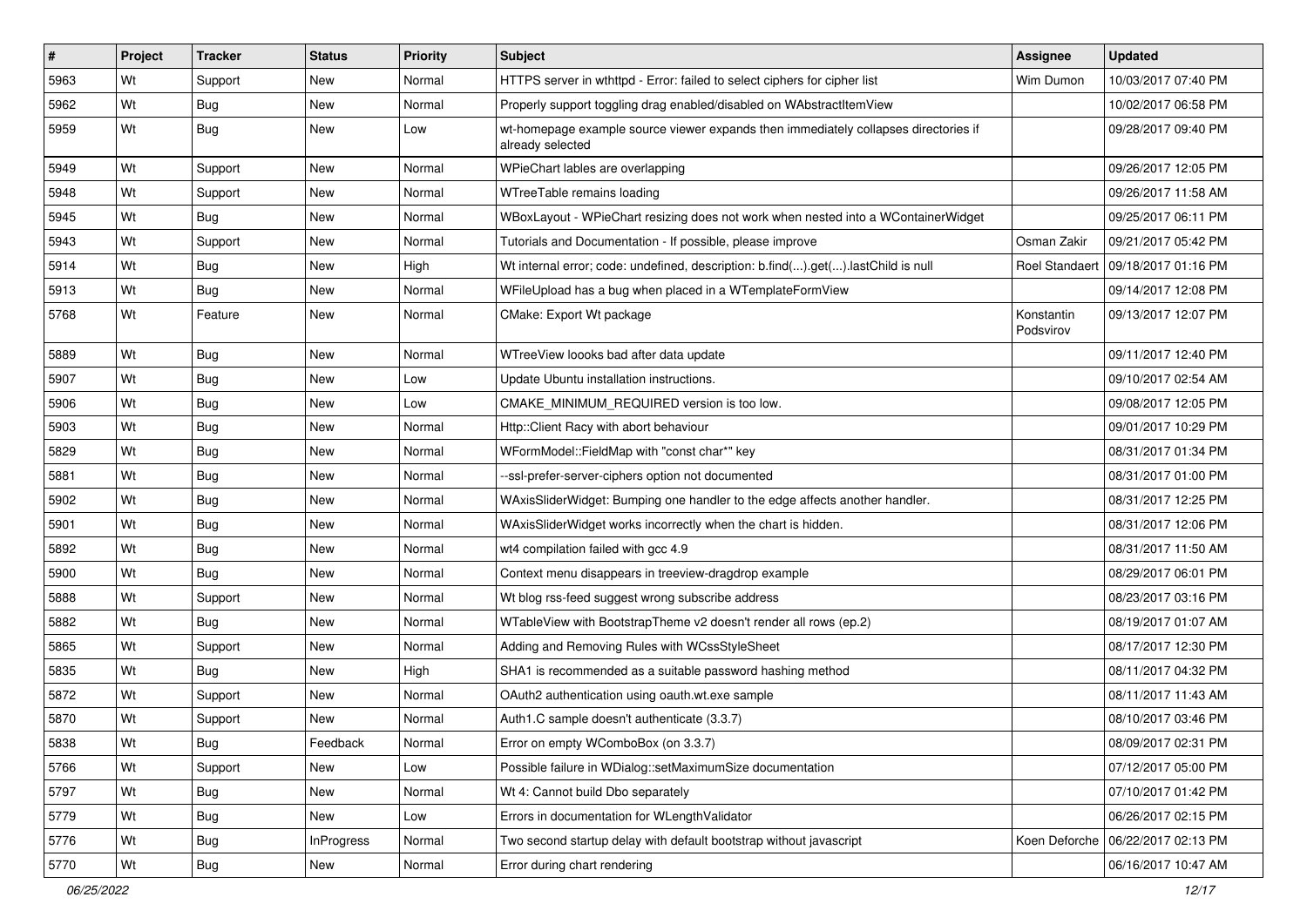| $\pmb{\#}$ | Project | <b>Tracker</b> | <b>Status</b>     | <b>Priority</b> | <b>Subject</b>                                                                      | Assignee              | <b>Updated</b>        |
|------------|---------|----------------|-------------------|-----------------|-------------------------------------------------------------------------------------|-----------------------|-----------------------|
| 5765       | Wt      | <b>Bug</b>     | New               | Normal          | WDialog with percentage based initial size is not resizeable by user                |                       | 06/14/2017 04:19 PM   |
| 5755       | Wt      | Feature        | New               | Normal          | Google Maps geolocation API                                                         | Osman Zakir           | 06/08/2017 02:00 PM   |
| 5753       | Wt      | Support        | New               | Normal          | img tag problem in XHTMLUnsafeText                                                  |                       | 06/08/2017 12:40 AM   |
| 5741       | Wt      | <b>Bug</b>     | Feedback          | Normal          | Segfault when WDatePicker destructor is called                                      |                       | 06/06/2017 03:30 PM   |
| 5748       | Wt      | Feature        | New               | Normal          | Update wthttpd section in Features page on Wt website                               |                       | 06/06/2017 01:39 PM   |
| 5747       | Wt      | Feature        | New               | Normal          | Advertise WResouce and Http::Request::pathInfo()                                    |                       | 06/06/2017 11:48 AM   |
| 5746       | Wt      | Feature        | New               | Normal          | Add a configuration option for wthttpd to set expiration duratio                    |                       | 06/05/2017 10:58 AM   |
| 3707       | Wt      | Support        | Feedback          | Normal          | I don't know why I'm getting: [error] "Wt: decodeSignal(): signal 's7' not exposed" | Wim Dumon             | 05/26/2017 09:46 PM   |
| 5714       | Wt      | Feature        | New               | Normal          | Support for running the server in the main thread only                              |                       | 05/19/2017 10:13 AM   |
| 1518       | Wt      | Feature        | New               | Low             | Wt::Mail connect to remote SMTP Server                                              |                       | 05/18/2017 10:44 AM   |
| 5685       | Wt      | Feature        | New               | Normal          | Add a Logo to the navigation bar                                                    |                       | 04/28/2017 12:28 PM   |
| 5674       | Wt      | Feature        | New               | Normal          | Multiple series for WAxisSliderWidget.                                              |                       | 04/24/2017 12:53 PM   |
| 3910       | Wt      | Feature        | New               | Normal          | Windows binaries for MinGW                                                          |                       | 04/18/2017 11:45 AM   |
| 5657       | Wt      | Feature        | New               | Normal          | HTTP client requests with futures or something similar?                             |                       | 04/14/2017 05:46 PM   |
| 5649       | Wt      | Feature        | New               | Normal          | Add an API to WIOService to cancel scheduled tasks                                  | <b>Roel Standaert</b> | l 04/11/2017 01:26 PM |
| 5643       | Wt      | Feature        | New               | Normal          | Consider suppressing some VC++ warnings to have a cleaner build output              | Wim Dumon             | 04/07/2017 06:10 PM   |
| 5640       | Wt      | Feature        | New               | Normal          | Add methods to contruct WSslCertificate from a file or data in memory               |                       | 04/04/2017 04:41 PM   |
| 5597       | Wt      | Bug            | <b>InProgress</b> | Normal          | setTransient on WPopupWidget not effective on iOS                                   | Michiel<br>Derhaeg    | 04/03/2017 03:35 PM   |
| 5339       | Wt      | Bug            | Feedback          | Normal          | Json:: Value comparision operator always returns true                               | André Jacobs          | 04/03/2017 12:44 PM   |
| 4974       | Wt      | <b>Bug</b>     | Feedback          | Normal          | WLoadingIndicator does not show up when using WebSockets                            | <b>Roel Standaert</b> | 04/03/2017 10:57 AM   |
| 5637       | Wt      | Bug            | New               | Normal          | Using Wt::Dbo cause MySQL prepared statement leak                                   |                       | 03/31/2017 06:34 PM   |
| 5624       | Wt      | Bug            | New               | Normal          | WApplication::bind() documentation is misleading about WServer::post()              |                       | 03/26/2017 12:49 PM   |
| 5604       | Wt      | Feature        | New               | Normal          | Document undocumented WServer member functions                                      |                       | 03/26/2017 12:04 PM   |
| 5622       | Wt      | <b>Bug</b>     | New               | Normal          | WPainter draws ellipses as 360 degree arcs, which is not the same                   |                       | 03/24/2017 03:30 PM   |
| 5618       | Wt      | Feature        | New               | Normal          | Multirow features in Wt Tableview                                                   | Koen Deforche         | 03/23/2017 03:11 AM   |
| 5617       | Wt      | Feature        | New               | High            | PostgreSQL notify system                                                            | Koen Deforche         | 03/23/2017 03:06 AM   |
| 5606       | Wt      | Feature        | Feedback          | Low             | $c++$ exceptions                                                                    |                       | 03/21/2017 11:53 AM   |
| 5587       | Wt      | Feature        | New               | Normal          | WCartesianChart should honor WAxis::titleOffset() if specified                      |                       | 03/08/2017 05:02 PM   |
| 5585       | Wt      | <b>Bug</b>     | New               | Normal          | PayPal description is not showing                                                   | Koen Deforche         | 03/06/2017 08:21 PM   |
| 5584       | Wt      | <b>Bug</b>     | New               | Normal          | Wt::Http::Client abort() documentation incomplete                                   |                       | 03/03/2017 12:24 PM   |
| 5230       | Wt      | Feature        | New               | Normal          | WFileUpload cancel()                                                                |                       | 03/02/2017 02:59 PM   |
| 5227       | Wt      | <b>Bug</b>     | New               | Normal          | Websocket connection failures cause excessive retries                               |                       | 02/27/2017 11:37 PM   |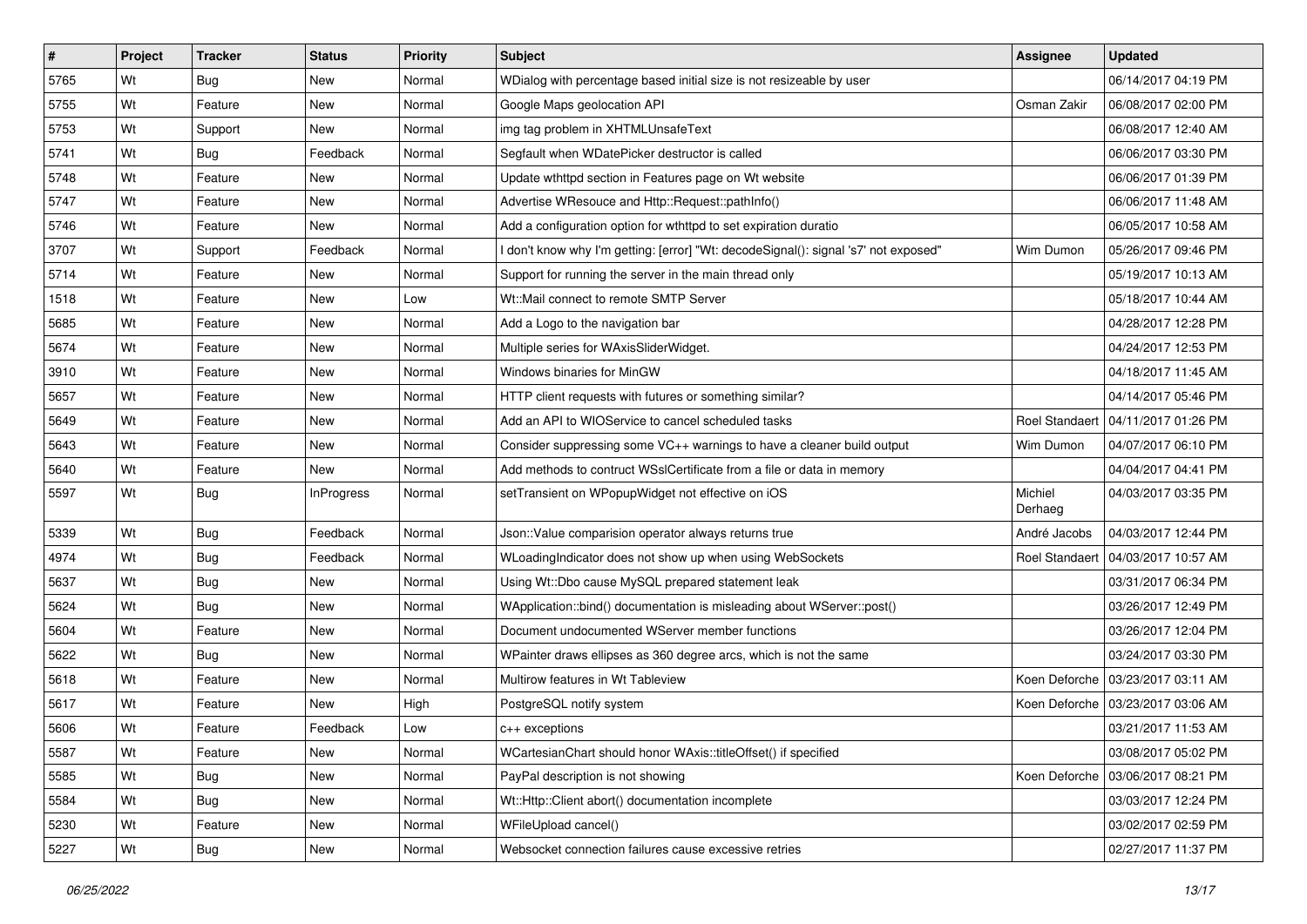| #    | <b>Project</b> | <b>Tracker</b> | <b>Status</b>     | Priority | <b>Subject</b>                                                                                                                            | Assignee              | <b>Updated</b>                      |
|------|----------------|----------------|-------------------|----------|-------------------------------------------------------------------------------------------------------------------------------------------|-----------------------|-------------------------------------|
| 5555 | Wt             | Bug            | <b>InProgress</b> | Urgent   | WVBoxLayout WMediaPlayer                                                                                                                  | <b>Roel Standaert</b> | 02/27/2017 07:15 PM                 |
| 5544 | Wt             | Feature        | <b>New</b>        | Normal   | Real-time telemetry plots                                                                                                                 |                       | 02/23/2017 11:05 AM                 |
| 4656 | Wt             | Feature        | <b>InProgress</b> | Low      | Touch event handling in Wt widgets                                                                                                        | Michiel<br>Derhaeg    | 02/22/2017 10:39 AM                 |
| 5552 | Wt             | Feature        | <b>New</b>        | Low      | setMaximumTextSize(int) support in WPushButton                                                                                            |                       | 02/15/2017 05:20 AM                 |
| 5223 | Wt             | Feature        | New               | Normal   | WTableView: Set maximum amount of rendered rows instead of height                                                                         |                       | 02/15/2017 03:35 AM                 |
| 5551 | Wt             | Bug            | <b>New</b>        | Normal   | WResource doesn't receive http patch / Wt::Http::Client doesn't support sending patch                                                     |                       | 02/12/2017 11:13 PM                 |
| 5494 | Wt             | Support        | New               | Normal   | Binary size doubled with recent version of Wt                                                                                             |                       | 01/19/2017 05:06 PM                 |
| 5473 | Wt             | Support        | New               | High     | performance issues with nested wcontainerwidgets and calling removeWidget for all inner<br>widgets                                        |                       | 01/03/2017 06:07 PM                 |
| 5461 | Wt             | Bug            | Feedback          | High     | Wt:: WidgetSet mode does not handle page refresh                                                                                          |                       | 12/11/2016 03:23 PM                 |
| 5390 | Wt             | Bug            | Feedback          | Normal   | Calendar widget shows up after calling WDateEdit::setHidden(false)                                                                        | André Jacobs          | 11/28/2016 05:35 PM                 |
| 4380 | Wt             | Feature        | <b>InProgress</b> | Normal   | WTableView: support for multiple column sorting                                                                                           | <b>Roel Standaert</b> | 11/10/2016 12:01 AM                 |
| 5290 | Wt             | Bug            | Feedback          | Normal   | beginRemoveRows (const WModelIndex &parent, int first, int last)                                                                          |                       | Koen Deforche   11/09/2016 05:23 PM |
| 5411 | Wt             | Support        | <b>New</b>        | Normal   | Using the Wt::WColor::fromHSL and toHSL.                                                                                                  |                       | 11/08/2016 03:05 PM                 |
| 5402 | Wt             | Feature        | New               | Normal   | Wt::Dbo support for PostgresSQL NOTIFY/LISTEN                                                                                             |                       | 11/06/2016 06:13 PM                 |
| 5400 | Wt             | Feature        | New               | Normal   | Wt::Dbo::backend::Mysqlconnection secured connection using SSL/TLS to a MySql server                                                      |                       | 11/04/2016 02:23 PM                 |
| 5343 | Wt             | Support        | Feedback          | Normal   | Wt::WTable headers                                                                                                                        | Koen Deforche         | 10/28/2016 07:01 PM                 |
| 5123 | Wt             | Support        | Feedback          | Normal   | <b>WTableView Column headers</b>                                                                                                          | Koen Deforche         | 10/27/2016 06:01 PM                 |
| 5353 | Wt             | Bug            | <b>New</b>        | Normal   | Widget Gallery "Integration example" has some issues with validation                                                                      |                       | 10/20/2016 07:46 PM                 |
| 5350 | Wt             | Bug            | New               | Normal   | boost 1.62 and exception: Error (asio): set option: Bad file descriptor                                                                   |                       | 10/18/2016 11:55 AM                 |
| 5341 | Wt             | Support        | New               | Normal   | <b>WTableCell focus lost</b>                                                                                                              |                       | 10/13/2016 07:06 PM                 |
| 5337 | Wt             | Feature        | Feedback          | Normal   | WMatrix::translate support 3D                                                                                                             |                       | 10/13/2016 06:17 PM                 |
| 5338 | Wt             | <b>Bug</b>     | New               | Normal   | GoogleMap usage without Internet connection                                                                                               |                       | 10/13/2016 12:21 PM                 |
| 5324 | Wt             | Bug            | New               | Normal   | Win32 binary releases: include .lib files for openssl                                                                                     | Wim Dumon             | 10/06/2016 12:56 AM                 |
| 5307 | Wt             | Feature        | New               | Normal   | Possibility of setting a different thread_pool count for main process and session processes,<br>or detect if I'm a session process or not |                       | 09/29/2016 04:55 PM                 |
| 5298 | Wt             | Bug            | <b>New</b>        | Normal   | WGoogleMap does not use google_api_key where needed                                                                                       |                       | 09/29/2016 12:01 AM                 |
| 5265 | Wt             | Bug            | New               | Normal   | A WMessageBox with Fade animation can fail to hide when dismissed while animating-in.                                                     |                       | 09/19/2016 09:24 PM                 |
| 5264 | Wt             | Feature        | New               | Normal   | Usage of Wt::WString::trn() throughout the Wt library                                                                                     |                       | 09/16/2016 03:49 PM                 |
| 5256 | Wt             | <b>Bug</b>     | New               | Normal   | Linking errors with Pre-built binaries for Visual Studio                                                                                  | Wim Dumon             | 09/09/2016 05:46 PM                 |
| 5254 | Wt             | <b>Bug</b>     | New               | Low      | Widgetgallery closeable tab display/function issue on direct URL access to<br>navigation/tab-widget                                       |                       | 09/08/2016 06:09 PM                 |
| 5238 | Wt             | Support        | New               | Normal   | Wt Reference                                                                                                                              |                       | 09/05/2016 11:42 PM                 |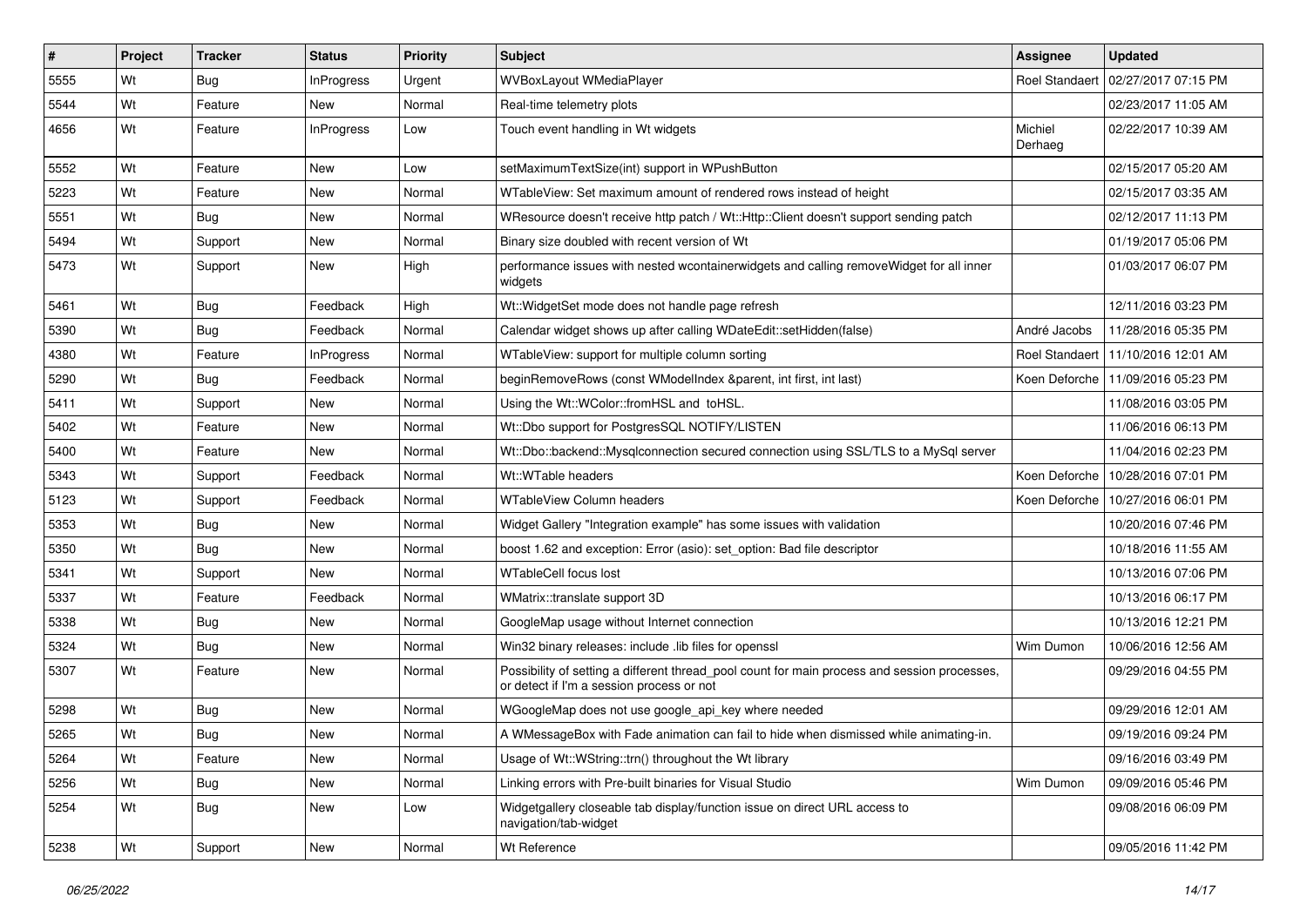| #    | Project | <b>Tracker</b> | <b>Status</b>     | <b>Priority</b> | Subject                                                                                                               | <b>Assignee</b>       | <b>Updated</b>                       |
|------|---------|----------------|-------------------|-----------------|-----------------------------------------------------------------------------------------------------------------------|-----------------------|--------------------------------------|
| 5236 | Wt      | <b>Bug</b>     | Feedback          | Normal          | [error] "WCartesianChart: setAutoLayout(): device does not have font metrics (not even<br>server-side font metrics)." |                       | 09/05/2016 01:33 PM                  |
| 5234 | Wt      | Bug            | New               | Normal          | [wt-3.3.6] TreeView & WSortFilterProxyModel                                                                           |                       | 09/02/2016 05:10 PM                  |
| 5226 | Wt      | Support        | <b>New</b>        | Normal          | Navigation Bar with Bootstrap                                                                                         |                       | Diego Nóbrega   08/30/2016 12:36 PM  |
| 5222 | Wt      | <b>Bug</b>     | New               | Normal          | WPopupMenu does not open anymore                                                                                      |                       | 08/23/2016 11:10 AM                  |
| 5221 | Wt      | Bug            | New               | Normal          | Draggable list                                                                                                        |                       | 08/22/2016 05:04 PM                  |
| 5168 | Wt      | Support        | Feedback          | Normal          | PopUpwindow                                                                                                           |                       | 08/08/2016 01:41 PM                  |
| 5166 | Wt      | Support        | New               | Normal          | InternalPathChanges                                                                                                   |                       | 08/04/2016 03:44 PM                  |
| 5132 | Wt      | Support        | Feedback          | Normal          | LDAP pass through authentication                                                                                      |                       | Koen Deforche   08/04/2016 03:18 PM  |
| 5153 | Wt      | Support        | Feedback          | Normal          | Get ID of a database object                                                                                           |                       | Koen Deforche   08/03/2016 02:32 PM  |
| 5140 | Wt      | Bug            | New               | Normal          | Binaries of WPdfRenderer on 3.3.6                                                                                     |                       | 07/28/2016 12:53 PM                  |
| 5133 | Wt      | <b>Bug</b>     | New               | Normal          | Dbo tutorial                                                                                                          |                       | 07/27/2016 05:18 PM                  |
| 4936 | Wt      | <b>Bug</b>     | Feedback          | Normal          | Dbo backend reconnect and reentract statement exception                                                               | <b>Roel Standaert</b> | 07/13/2016 05:36 PM                  |
| 5078 | Wt      | Support        | Feedback          | Normal          | Using a non-modal dialogue in a Table View Delegate                                                                   |                       | Koen Deforche   07/11/2016 02:50 PM  |
| 5039 | Wt      | <b>Bug</b>     | <b>New</b>        | High            | bug in WRasterImage-skia.C occurs in 3.3.6 RC 2                                                                       | Wim Dumon             | 07/06/2016 09:33 PM                  |
| 4950 | Wt      | Bug            | Feedback          | Normal          | Render latin characters using WPdfRenderer                                                                            |                       | Koen Deforche 07/05/2016 02:07 PM    |
| 4948 | Wt      | Feature        | <b>InProgress</b> | Normal          | WPanel collapse icons hard coded                                                                                      |                       | Roel Standaert   07/05/2016 02:04 PM |
| 4890 | Wt      | Support        | Feedback          | Normal          | Scrolling many WPaintedWidgets and chrome 50 performance regression                                                   |                       | Roel Standaert   06/27/2016 12:33 PM |
| 4991 | Wt      | Feature        | New               | Normal          | <b>Reset URL Parameters</b>                                                                                           |                       | 06/22/2016 05:05 PM                  |
| 4923 | Wt      | Bug            | Feedback          | Normal          | WLineEdit                                                                                                             |                       | Roel Standaert   06/16/2016 12:44 PM |
| 4977 | Wt      | <b>Bug</b>     | New               | Low             | jPlayer is obsolete                                                                                                   |                       | 06/16/2016 12:07 AM                  |
| 4976 | Wt      | <b>Bug</b>     | Feedback          | Normal          | OpenSSL 1.1.0 support                                                                                                 |                       | 06/15/2016 01:15 PM                  |
| 4952 | Wt      | Support        | New               | Low             | How to add HSTS header to response                                                                                    |                       | 06/09/2016 03:12 PM                  |
| 4855 | Wt      | Support        | Feedback          | Normal          | drawText issue                                                                                                        |                       | Yoika Ghysens   05/24/2016 02:07 PM  |
| 4924 | Wt      | Bug            | Feedback          | Normal          | WApplication                                                                                                          |                       | Koen Deforche   05/20/2016 04:13 PM  |
| 4925 | Wt      | Feature        | <b>New</b>        | Normal          | WTreeView setAlternatingRowColors                                                                                     |                       | Koen Deforche   05/20/2016 10:56 AM  |
| 4909 | Wt      | Feature        | New               | Normal          | CanvasPainter needs a 'clearRect()' method                                                                            |                       | 05/12/2016 02:22 PM                  |
| 4900 | Wt      | Support        | New               | High            | VS2010 binaries of 3.3.5                                                                                              |                       | 05/09/2016 12:58 PM                  |
| 4893 | Wt      | <b>Bug</b>     | Feedback          | High            | Compilation failure against libboost-regex                                                                            |                       | Koen Deforche   05/05/2016 08:12 PM  |
| 4733 | Wt      | <b>Bug</b>     | Feedback          | Normal          | WSuggestionPopup does not fire WFormWidget 'changed' signal                                                           |                       | Yoika Ghysens   05/03/2016 12:20 PM  |
| 3654 | Wt      | Support        | InProgress        | Normal          | Unhandled exception occurs when running some Wt example as ISAPI in IIS 8.                                            | Wim Dumon             | 04/22/2016 05:06 AM                  |
| 4856 | Wt      | <b>Bug</b>     | Feedback          | Normal          | Can anyone help me with my problem resizing images?                                                                   |                       | 04/14/2016 01:21 PM                  |
| 4841 | Wt      | Support        | New               | High            | Please help I'm badly stuck!                                                                                          |                       | 04/02/2016 10:57 AM                  |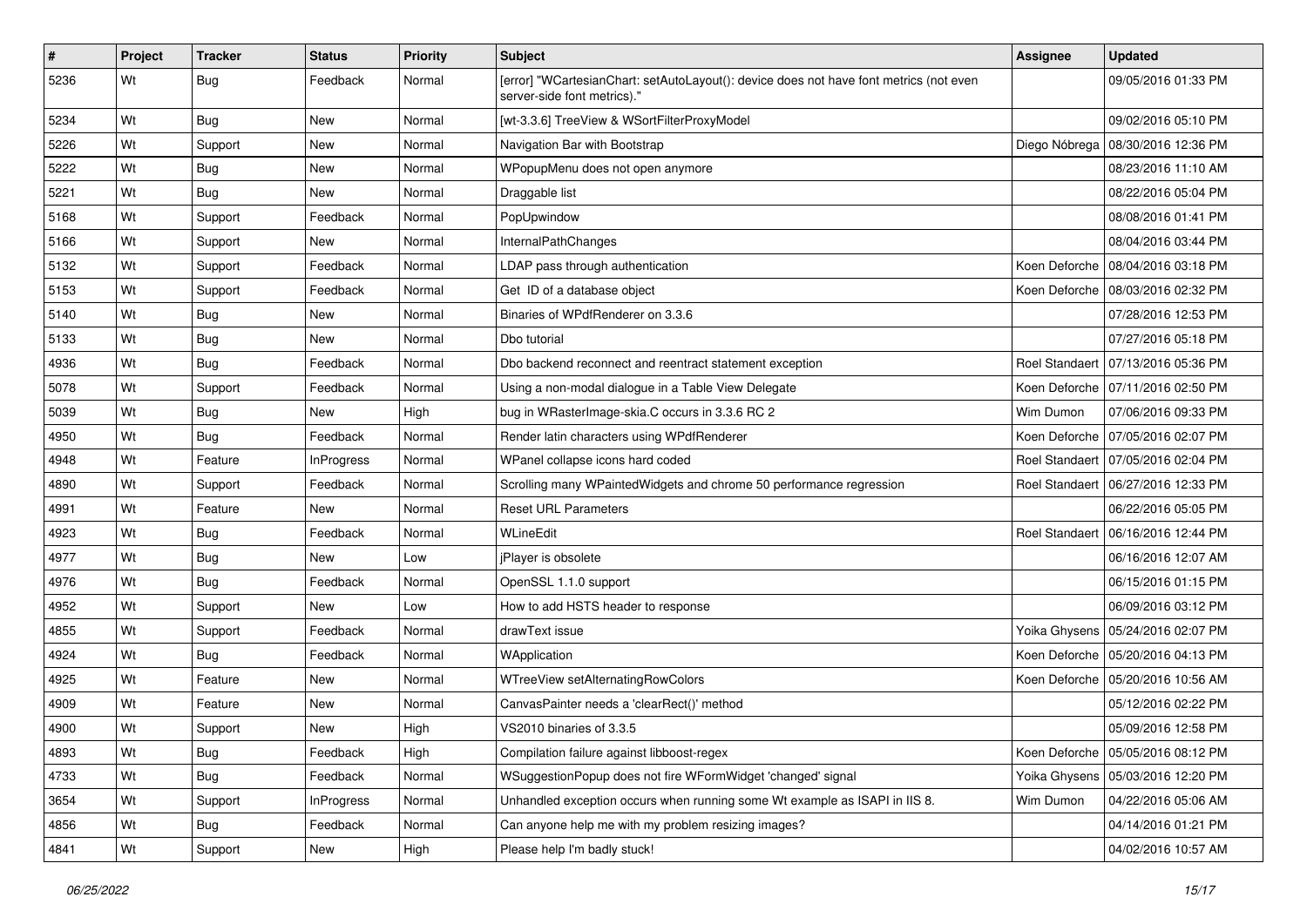| #    | Project    | <b>Tracker</b> | <b>Status</b>     | <b>Priority</b> | <b>Subject</b>                                                                                                                                                                 | <b>Assignee</b> | <b>Updated</b>                      |
|------|------------|----------------|-------------------|-----------------|--------------------------------------------------------------------------------------------------------------------------------------------------------------------------------|-----------------|-------------------------------------|
| 4830 | Wt         | Support        | Feedback          | High            | Can anyone help me resize images?                                                                                                                                              |                 | 04/01/2016 05:05 AM                 |
| 4838 | Wt         | Support        | New               | Normal          | Supports browsers                                                                                                                                                              |                 | 03/31/2016 11:09 PM                 |
| 4836 | Wt         | <b>Bug</b>     | New               | Low             | Deprecated use of std::auto ptr in WRandom                                                                                                                                     |                 | 03/30/2016 03:46 PM                 |
| 4790 | Wt         | <b>Bug</b>     | Feedback          | Normal          | Wt::WObject::addChild() bug                                                                                                                                                    | Koen Deforche   | 03/21/2016 02:34 PM                 |
| 4793 | Wt         | Bug            | New               | Low             | Compiler warning                                                                                                                                                               |                 | 03/08/2016 11:27 AM                 |
| 4751 | Wt         | Support        | <b>InProgress</b> | Immediate       | Hi Everyone! Can you help me install?                                                                                                                                          | Wim Dumon       | 03/02/2016 09:49 AM                 |
| 4766 | Wt         | Bug            | Feedback          | Normal          | setBorder doesn't affect WCheckBox                                                                                                                                             | Koen Deforche   | 03/01/2016 09:15 PM                 |
| 4780 | Wt         | Feature        | New               | Normal          | Querying Dbo:: weak ptr flushes dirty objects (specific logic)                                                                                                                 |                 | 02/29/2016 06:28 PM                 |
| 4726 | Wt         | <b>Bug</b>     | Feedback          | Normal          | [wt-3.3.5] WStackedWidget does not span its current widget when an WAnimation is used                                                                                          | Koen Deforche   | l 02/19/2016 11:55 AM               |
| 4750 | Wt         | Bug            | Feedback          | Normal          | WTabWidget::setTabEnabled behavior changed                                                                                                                                     |                 | 02/19/2016 09:43 AM                 |
| 4755 | Wt         | Support        | New               | Normal          | Problem with CMake find the correct libraries when cross compiling Wt                                                                                                          |                 | 02/18/2016 05:52 PM                 |
| 4669 | Wt         | <b>Bug</b>     | Feedback          | Normal          | Error build from source github                                                                                                                                                 |                 | 01/31/2016 04:40 PM                 |
| 4700 | Wt         | Feature        | New               | Normal          | Some suggestions for WTemplateFormView and WFormModel                                                                                                                          |                 | 01/26/2016 03:54 PM                 |
| 4676 | <b>JWt</b> | Bug            | Feedback          | Normal          | eu.webtoolkit.jwt.WtServlet\$BoundSession throwing not serializable error when running on<br>appengine.                                                                        |                 | 01/22/2016 12:18 PM                 |
| 4658 | Wt         | Feature        | New               | Normal          | Layout managers: support CSS flexbox as implementation                                                                                                                         |                 | 01/12/2016 11:33 AM                 |
| 4655 | Wt         | Feature        | Feedback          | Normal          | Out of date turtorials, exaple crashes, you want community to grow or die                                                                                                      |                 | 01/11/2016 06:59 PM                 |
| 4657 | Wt         | <b>Bug</b>     | Feedback          | Normal          | Returning 404 code in Wt app                                                                                                                                                   | Koen Deforche   | 01/11/2016 06:30 PM                 |
| 4592 | Wt         | <b>Bug</b>     | New               | Normal          | The Bat email client shows corrupted subject of a message sent by Wt::Mail::Client                                                                                             |                 | 01/11/2016 06:28 PM                 |
| 3400 | Wt         | Feature        | Feedback          | Normal          | Wt::Dbo::field() with prefix                                                                                                                                                   |                 | Koen Deforche   01/07/2016 07:50 PM |
| 4654 | Wt         | Feature        | New               | High            | Hide the native browse button from WFileUpload as it seems to become uglier and uglier<br>each year and provide a better looking modern, flexible, customizable control on top |                 | 01/07/2016 02:49 AM                 |
| 4597 | Wt         | <b>Bug</b>     | Feedback          | Normal          | WAudio, missing argument for timeUpdated and volumeChanged events                                                                                                              |                 | 01/01/2016 07:49 PM                 |
| 3141 | Wt         | Feature        | InProgress        | Normal          | dropzone implementation                                                                                                                                                        | Koen Deforche   | 01/01/2016 06:39 PM                 |
| 4579 | Wt         | Support        | Feedback          | Normal          | Wt 3.3.4 with boost 1.59 compiled with clang version 3.5.0 builds, but tests fail                                                                                              |                 | 12/31/2015 12:44 PM                 |
| 4642 | Wt         | Bug            | New               | Normal          | WAnimation doesn't work in WPopupMenu                                                                                                                                          |                 | 12/29/2015 05:54 AM                 |
| 4629 | Wt         | <b>Bug</b>     | Feedback          | Normal          | WTableView / QueryModel doesn't show all rows (stops at row 54782)                                                                                                             |                 | 12/18/2015 05:37 PM                 |
| 4630 | Wt         | Feature        | New               | Normal          | Custom foreign key names                                                                                                                                                       |                 | 12/18/2015 02:05 PM                 |
| 4534 | Wt         | <b>Bug</b>     | Feedback          | High            | Wt crashes                                                                                                                                                                     |                 | Koen Deforche   11/30/2015 09:56 AM |
| 3382 | Wt         | Feature        | New               | Normal          | WApplication::oldInternalPath()                                                                                                                                                |                 | 11/24/2015 10:29 PM                 |
| 4585 | Wt         | Feature        | New               | Normal          | Dbo reentrant queries                                                                                                                                                          |                 | 11/23/2015 07:24 PM                 |
| 4554 | Wt         | Support        | Feedback          | Normal          | Authorization lost on opening multiple tabs at the same time                                                                                                                   |                 | 11/20/2015 05:39 PM                 |
| 4571 | Wt         | Support        | New               | High            | Handle Key Press Globally                                                                                                                                                      |                 | 11/16/2015 01:47 PM                 |
| 4570 | Wt         | <b>Bug</b>     | New               | Normal          | RTL support for WNavigationBar (and WMenu)                                                                                                                                     |                 | 11/16/2015 06:44 AM                 |